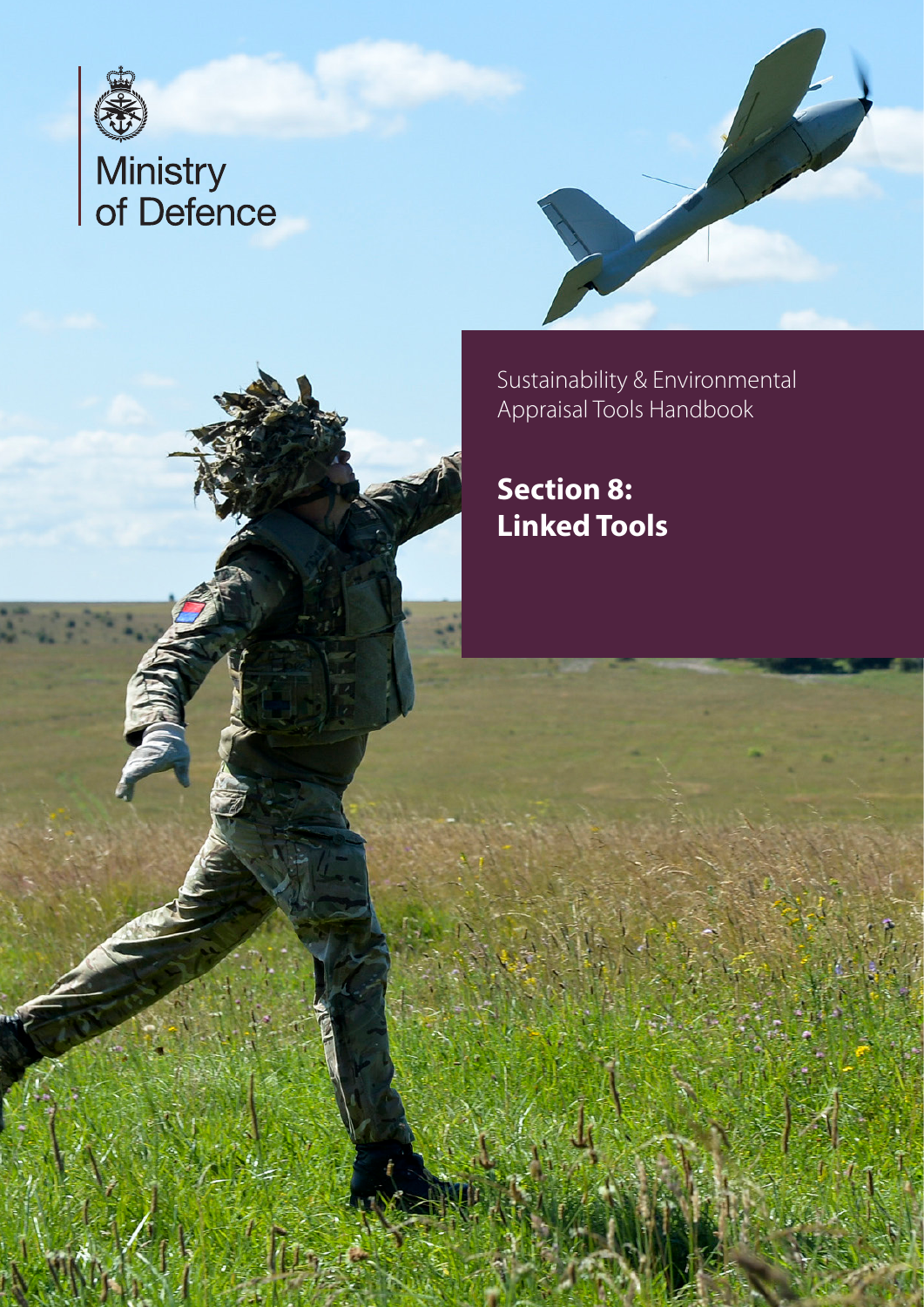#### **How to use this Guidance**

This guidance forms Section 8 of the MOD Sustainability and Environmental Appraisal Tool Handbook ('the SEAT Handbook'). It provides information on the linked tools and management systems which have been referenced in Sections 1 to 7 of the Handbook.

This guidance does not aim to provide in depth methodologies for the tools and processes described. Further information is signposted at the end of each section as appropriate.

#### **Contents**

| 8.1  | <b>Impact Assessment</b>                                                 | 3              |
|------|--------------------------------------------------------------------------|----------------|
| 8.2  | <b>Socio-Economic Reports</b>                                            | 4              |
| 8.3  | <b>Building Research Establishment's Environmental Assessment Method</b> | 5              |
| 8.4  | The Civil Engineering Environmental Quality Assessment and Award Scheme  | 6              |
| 8.5  | <b>Cultural Heritage Assessment</b>                                      | $\overline{7}$ |
| 8.6  | <b>Project Oriented Environmental Management System</b>                  | 8              |
| 8.7  | <b>Sustainability or Environmental Management Systems</b>                | 9              |
| 8.8  | <b>Integrated Rural Management Plans</b>                                 | 10             |
| 8.9  | <b>Construction Environmental Management Plans</b>                       | 11             |
| 8.10 | Maritime Environment and Sustainability Appraisal Tool                   | 12             |
| 8.11 | <b>Ecological Impact Assessment</b>                                      | 13             |
| 8.12 | <b>Heritage Impact Assessment</b>                                        | 16             |
| 8.13 | <b>Flood Risk Assessment</b>                                             | 17             |
| 8.14 | <b>Land Quality Assessment</b>                                           | 18             |
| 8.15 | <b>Transport Assessment</b>                                              | 19             |
| 8.16 | <b>Landscape Visual Impact Assessment</b>                                | 20             |
| 8.17 | <b>Air Quality Assessment</b>                                            | 21             |
| 8.17 | Forestry/ Arboricultural Impact Assessment                               | 23             |
| 8.18 | <b>Health &amp; Safety Tree Inspections</b>                              | 24             |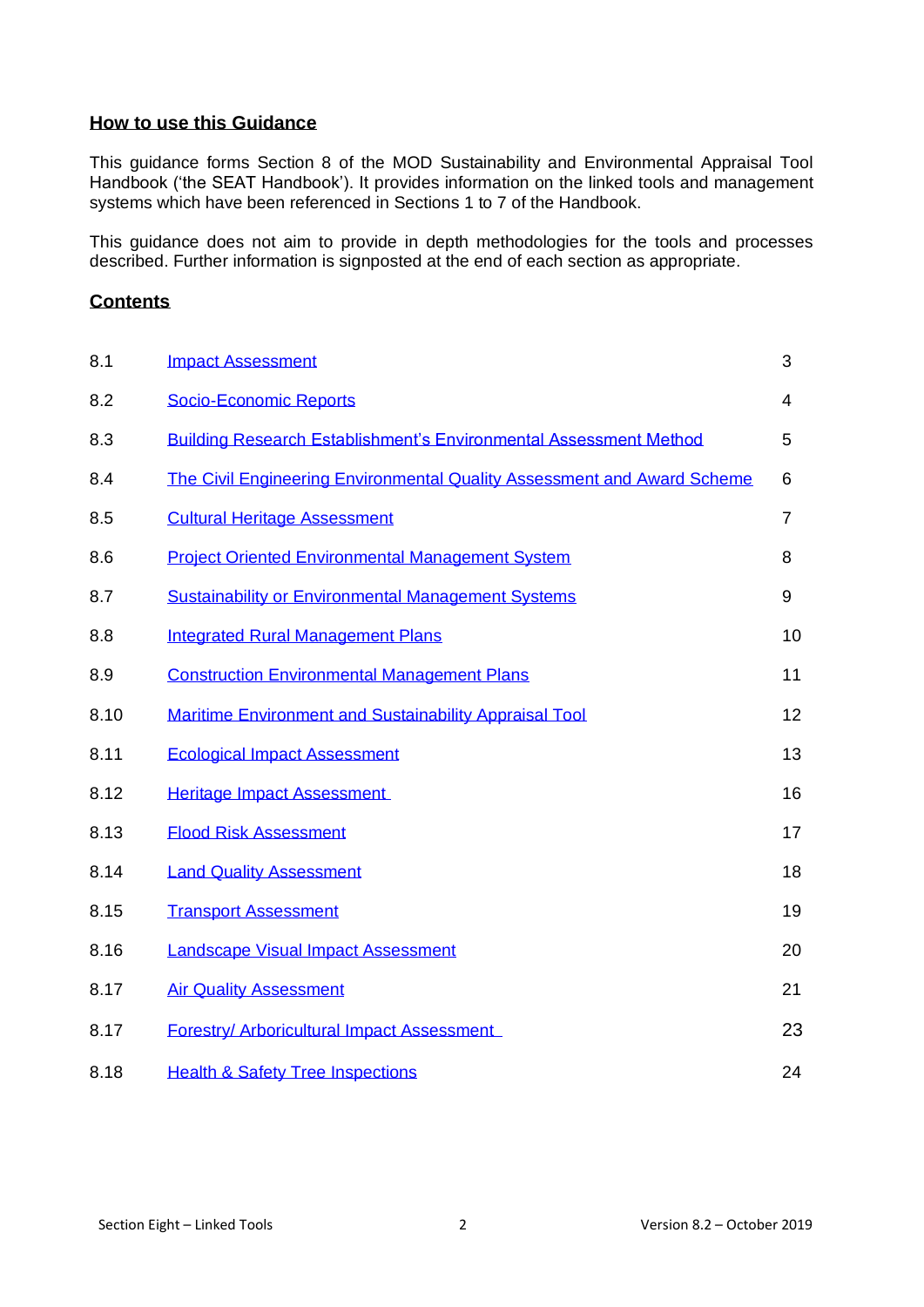#### <span id="page-2-0"></span>**Impact Assessment**

- 8.1.1 The IA tool deals with the Government's commitment to better policy making and assessment of the potential impacts of policy changes on economic, social and environmental factors. It is predominately restricted to policies which are regulatory or legislative in nature, or which have an effect akin to that of regulation or legislation.
- 8.1.2 For the MOD, IA will be required relatively infrequently as the majority of policy decisions made are not regulatory in nature.
- 8.1.3 IA are required if a proposal:
	- Imposes additional cost or reduces existing costs on businesses or the third sector;
	- Imposes any additional administrative or reporting burden on the public sector or bodies that deliver public services;
	- In the absence of imposing additional administrative or reporting burdens, introduces new regulatory costs on the public sector or bodies that deliver public services or which are likely to attract high levels of political or media interest;
	- Involves seeking collective agreement for UK negotiating positions on EU proposals or other international agreements where the UK is represented at national level.

#### **How does IA link to the Appraisal Tool Hierarchy?**

This assessment relates to policy and sits above Sustainability Appraisal in the appraisal tool hierarchy.

| <b>For Further Information</b> | Impact assessments: guidance for government<br>departments |
|--------------------------------|------------------------------------------------------------|
|                                |                                                            |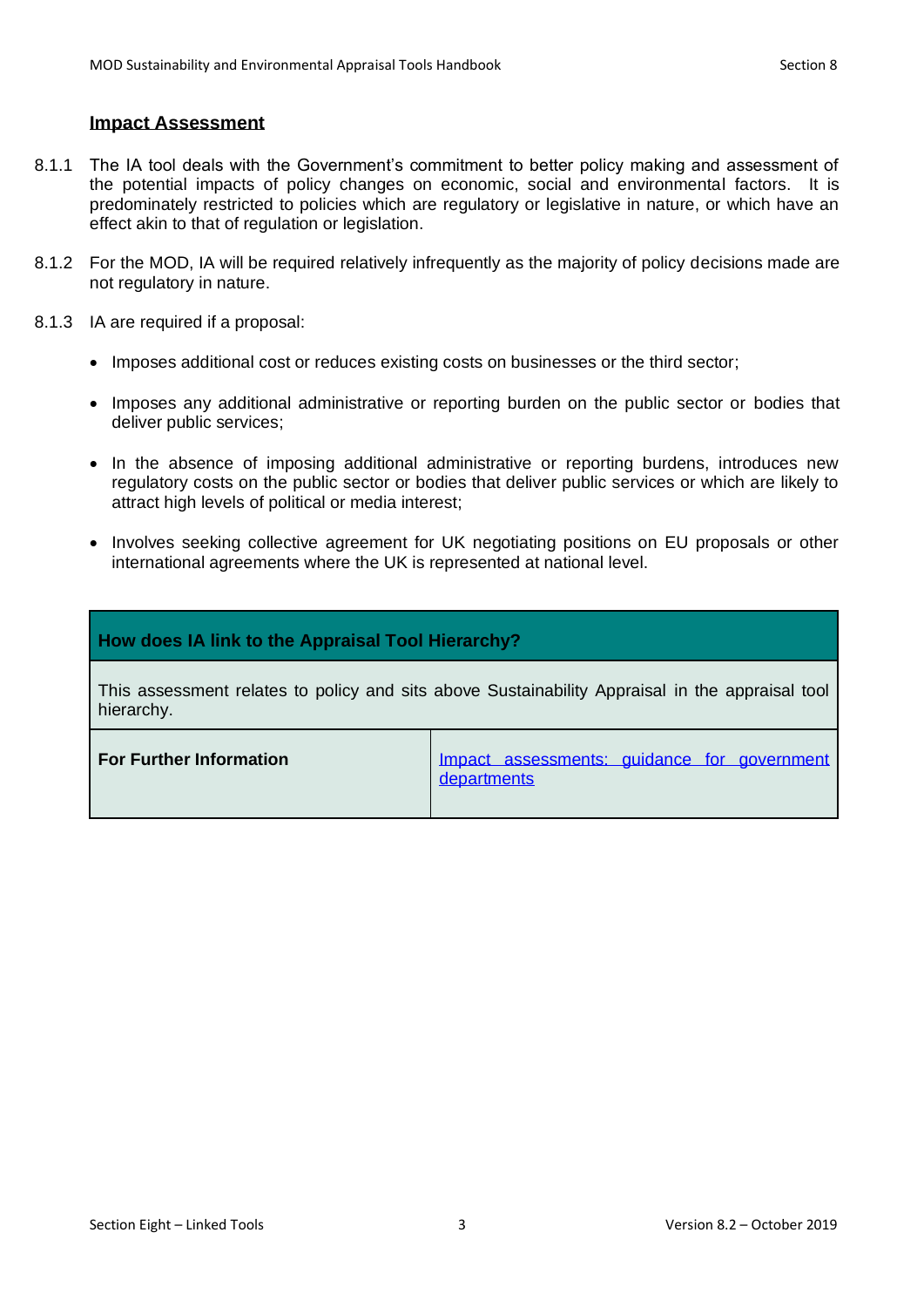## <span id="page-3-0"></span>**Socio-Economic Report (SER)**

- 8.2.1 SER was a mandated policy requirement to ensure decision makers had an overview of the socioeconomic context of forthcoming MOD civilian/service proposals with employment consequences that could have a significant effect across the UK. The SER also formed part of the submission for Main Gate proposals and as such it was incorporated within the Investment Appraisal. The primary driver for SER stemmed from a ministerial requirement that a political, social and economic background should be provided separately to ministers to assist with their decision making process.
- 8.2.2 However, this requirement no longer exists and therefore SER need only be undertaken in a limited number of instances. For example:
	- When a ministerial commitment has been given that an MOD activity will produce a SER;
	- For major MOD relocations;
	- At the Senior Responsible Officer's discretion.
- 8.2.3 The SER provides socio-economic information and presents publicly available statistical information on factors such as employment, health and housing at the local and regional scale. The SER also includes an indication of other MOD initiatives that are known to be taking place and the political landscape e.g. constituency data. This highlights potential cumulative employment or economic effects of MOD initiatives to decision makers.
- 8.2.4 It is important to note that SER only provides background information of the sites potentially affected by a proposal. It is not within the scope of the SER to provide any socio-economic analysis of the effects of the proposals or to provide recommendations for option selection.
- 8.2.5 Therefore, it is recommended for larger scale movements, potentially controversial projects, and proposals where multiple options are being considered, it may be appropriate to perform more indepth data collation and social and economic analysis.

| How does SER link to the Appraisal Tool Hierarchy?                                                                                                     |                                                                              |  |  |  |  |  |  |
|--------------------------------------------------------------------------------------------------------------------------------------------------------|------------------------------------------------------------------------------|--|--|--|--|--|--|
| SER process can help integrate socio-economic considerations into the decision making process<br>and compliments the Sustainability Appraisal process. |                                                                              |  |  |  |  |  |  |
| <b>For Further Information</b>                                                                                                                         | <b>DIO Sustainable Development Support:</b><br>DIOSDEUS-SusDevSpt@mod.gov.uk |  |  |  |  |  |  |
|                                                                                                                                                        |                                                                              |  |  |  |  |  |  |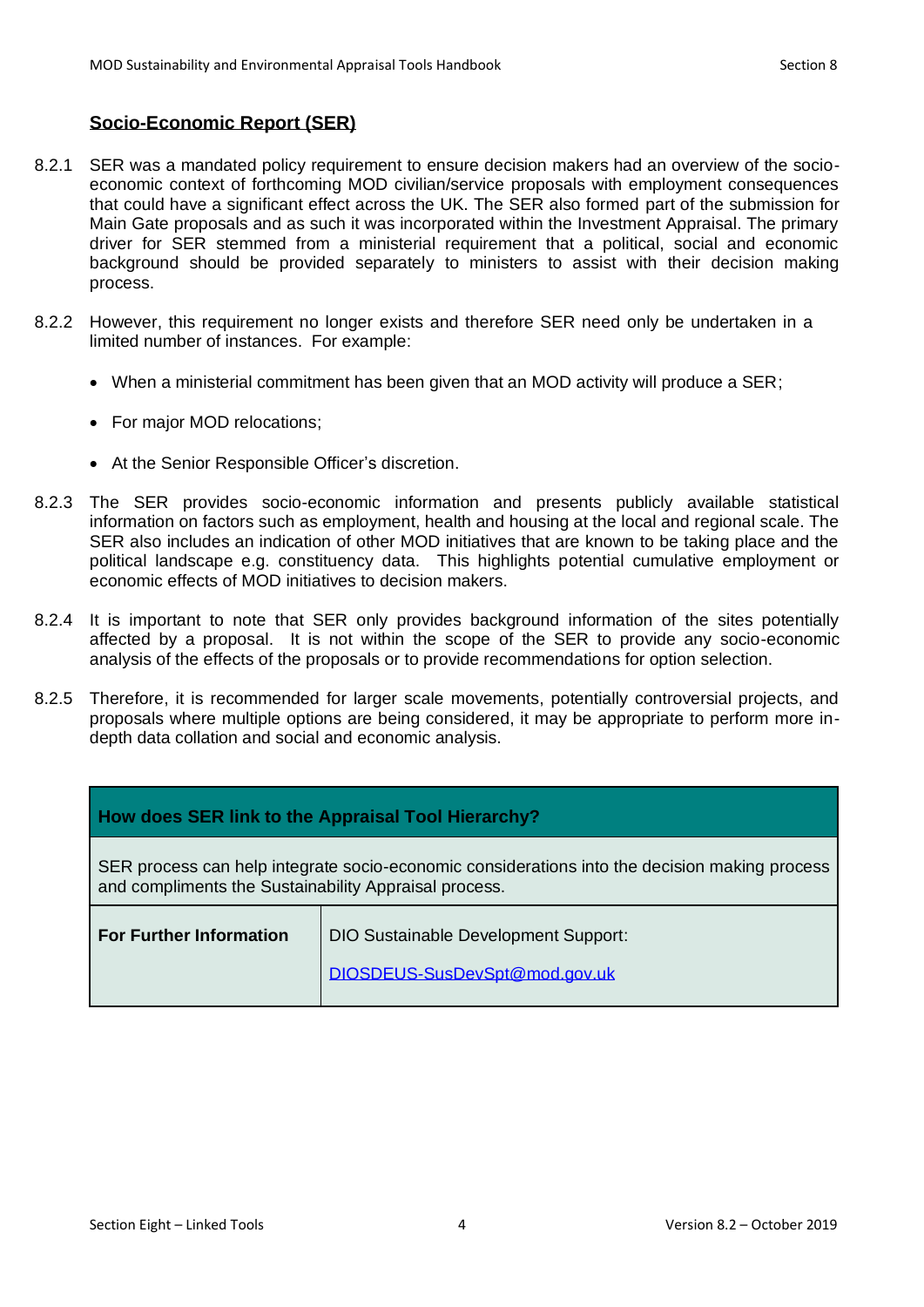#### <span id="page-4-0"></span>**Building Research Establishment's Environmental Assessment Method (BREEAM)**

- 8.3.1 Defence Related Environmental Assessment Methodology (DREAM) should be used in preference to BREEAM. Chapter 6 of this manual gives more detail on DREAM.
- 8.3.2 Both DREAM and BREEAM assess the environmental performance of buildings and help facilitate sustainable design improvements with respect to factors such as energy efficiency, internal building environments, procurement of construction materials etc…They provide a holistic approach to sustainability and assist in driving down whole life costs.
- 8.3.3 The [Government Buying Standard](https://www.gov.uk/government/collections/sustainable-procurement-the-government-buying-standards-gbs) for New Build Construction and Major Refurbishments requires that an appropriate environmental assessment method such as BREEAM or an equivalent (e.g. DREAM) appropriate to the size, nature and impact of the project must be carried out on all construction projects.
- 8.3.4 BREEAM assessments cover offices, homes, industrial units, retail units and schools and must be carried out by independent assessors who are trained and licensed by BRE. There are costs associated with commissioning and undertaking BREEAM DREAM was designed and developed specifically to address the unique nature of MOD buildings and provide the MOD with an equivalent to BREEAM. DREAM is a free, web based tool.

| How does BREEAM link to the Appraisal Tool Hierarchy?                                                                                                                      |                                           |  |  |  |  |  |
|----------------------------------------------------------------------------------------------------------------------------------------------------------------------------|-------------------------------------------|--|--|--|--|--|
| The requirement to conduct this assessment is identified by a Sustainability Appraisal. DREAM<br>should be used in preference to BREEAM or other assessment methodologies. |                                           |  |  |  |  |  |
| <b>For Further Information</b>                                                                                                                                             | www.breeam.org                            |  |  |  |  |  |
|                                                                                                                                                                            | DIO-DREAM@mod.gov.uk                      |  |  |  |  |  |
|                                                                                                                                                                            | JSP 850: Infrastructure and Estate Policy |  |  |  |  |  |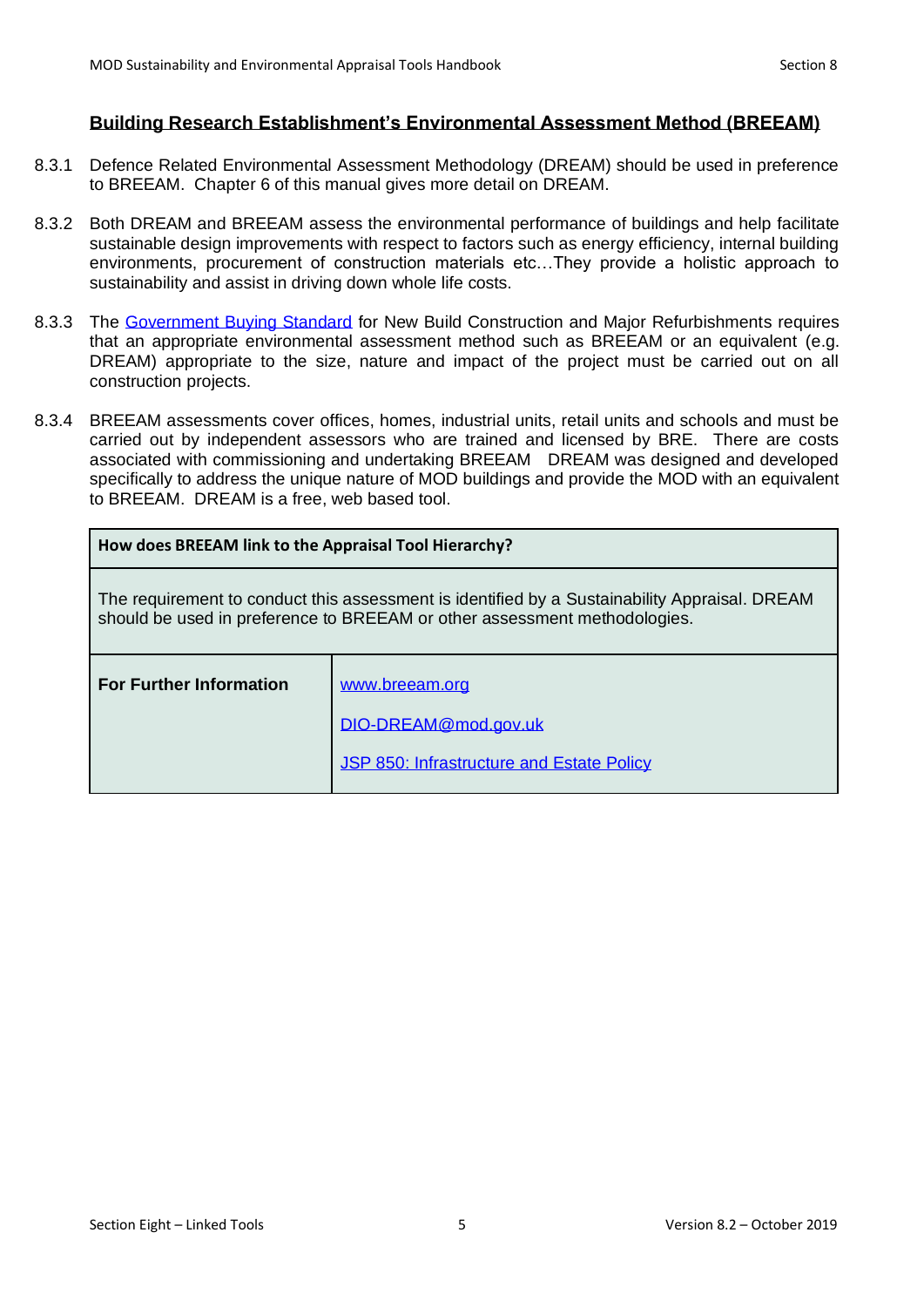#### <span id="page-5-0"></span>**The Civil Engineering Environmental Quality Assessment and Award Scheme (CEEQUAL)**

- 8.4.1 CEEQUAL is a performance assessment scheme similar to DREAM and BREEAM but is specifically designed for assessing the environmental quality of civil engineering projects. It is applicable to all types and sizes of civil engineering projects and works. Its objective is to encourage the attainment of environmental excellence in civil engineering projects, and thus to deliver improved environmental performance in project specification, design and construction.
- 8.4.2 Where a project has both buildings and a large civil engineering component it is appropriate to carry out both a CEEQUAL assessment and DREAM/BREEAM assessment of the respective elements.
- 8.4.3 Two separate approaches can be taken in respect of using the CEEQUAL methodology. Firstly, Project Managers may wish to subject their particular project for a formal CEEQUAL award. Should they choose to do this, then they should secure the services of an accredited CEEQUAL assessor at the earliest opportunity. Otherwise, the question set pertaining to the CEEQUAL Whole Project Award should be used on a self-assessment basis. Project Managers who elect not to seek a formal CEEQUAL award but never the less still wish their projects to be subject of a CEEQUAL assessment, should appoint an appropriately trained person accordingly.

#### **How does CEEQUAL link to the Appraisal Tool Hierarchy?**

CEEQUAL is a detailed assessment tools that focuses on environmental issues of civil engineering projects. The requirement to conduct this assessment is identified by a Sustainability Appraisal.

| <b>For Further Information</b> | www.ceequal.com |
|--------------------------------|-----------------|
|--------------------------------|-----------------|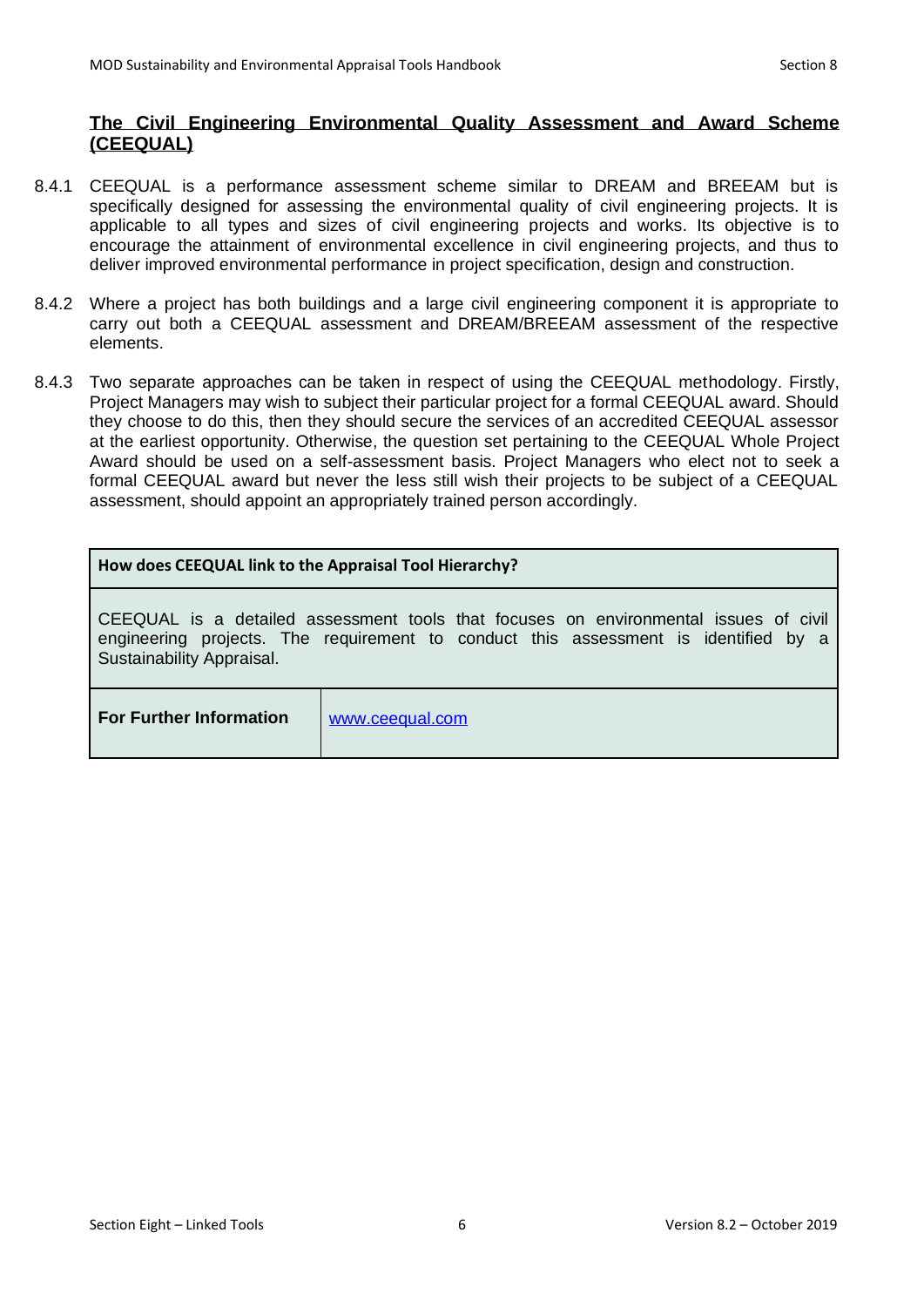## <span id="page-6-0"></span>**Cultural Heritage Assessment**

- 8.5.1 Sustainability Appraisal incorporates the requirement to consider and address historic and archaeological assets. Although Crown exemption still exists for Scheduled Monuments, MOD no longer has planning exemption from cultural heritage considerations within the planning process. Early appraisal ensures that the statutory requirements and consent processes required for development affecting listed buildings or scheduled monuments are considered and wider historic environment issues are taken into account.
- 8.5.2 Local Planning Authorities are advised to take historic environment considerations into account from the outset of the planning process. Planning applications may be refused if there is insufficient supporting documentation (or a trial excavation report or historic building study) addressing areas of archaeological or historic interest.
- 8.5.3 Where a known or potential archaeological site is present or where an existing historic building maybe of some interest/ value within the area of a proposed development, a stage programme of investigation will need to be undertaken. This could involve:
	- **Desk Based Assessment** In the early planning stage of a development project it is important to quantify the known Cultural Heritage within the study area. Conducting a desk based assessment at an early stage in the life of the development project could assist the project designers in avoiding known sites and preserving archaeological remains.
	- **Evaluation -** If the Desk Based Assessment identifies archaeological assets on the site, or concludes that there is a potential for archaeological deposits to be present, it may be necessary to undertake an evaluation within the area of the proposed development site. The evaluation will usually involve the excavation of a number of trial trenches distributed over the area of proposed development.
	- **Mitigation -** The results of the evaluation will be used to inform a strategy to mitigate the impact of the proposed development on an archaeological monument, or seek recording or informed reuse of any historic buildings.
- 8.5.4 A planning authority can require the results of an evaluation prior to determining a planning application, and may refuse to determine or register applications without one.

| How does Cultural Heritage Assessment link to the Appraisal Tool Hierarchy?                                                                                                                            |                                                 |  |  |  |  |  |  |  |
|--------------------------------------------------------------------------------------------------------------------------------------------------------------------------------------------------------|-------------------------------------------------|--|--|--|--|--|--|--|
| The requirement for an Archaeological Assessment should be identified as part of the<br>Sustainability Appraisal process. It is particularly relevant where formal planning permission is<br>required. |                                                 |  |  |  |  |  |  |  |
| <b>For Further Information</b>                                                                                                                                                                         | JSP 850: Infrastructure and Estate Policy       |  |  |  |  |  |  |  |
|                                                                                                                                                                                                        | Senior Archaeologist - 01980 674718             |  |  |  |  |  |  |  |
|                                                                                                                                                                                                        | Senior Historic Building Advisor - 01980 674670 |  |  |  |  |  |  |  |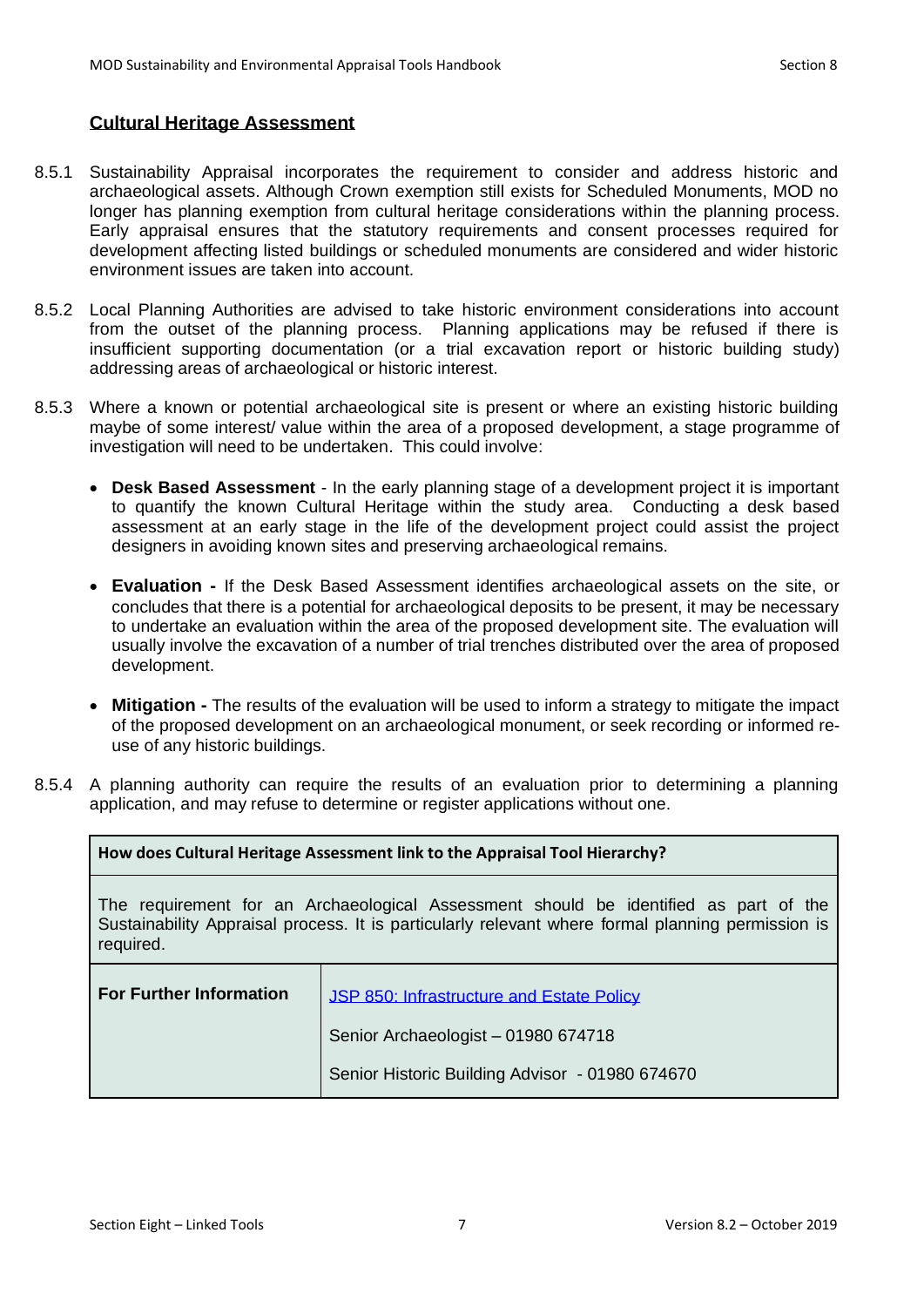#### <span id="page-7-0"></span>**Project Oriented Environmental Management System (POEMS)**

- 8.6.1 POEMS is a Defence Equipment and Support (DE&S) process that enables Environmental Managers to complete and deliver their project tasks for major equipment and platform programmes in a consistent and corporately approved manner. This EMS is a formally mandated business procedure for the equipment acquisition community in DE&S that aims to identify and manage potential environmental impacts, and any related risks, throughout the lifetime of defence procurement projects or the CADMID cycle.
- 8.6.2 The scope of POEMS is limited to acquisition projects for equipment and services. If the acquisition projects involve developments to the defence estate or acquisition of new estate or (equipment) assets that could be used on or based on the estate, then the project team must undertake Sustainability Appraisal in parallel with the POEMS procedures. In practice there are three scenarios to consider:
	- The project is wholly estates based *undertake Sustainability Appraisal*;
	- The project is equipment related only (for export or agreements where MOD acts on behalf of third parties) – *use Sustainability Appraisal at Concept stage to highlight any estate related effects*; and
	- The project is both estate-based and equipment or service- based *use Sustainability Appraisal at Concept stage to highlight any estate related effects*.
- 8.6.3 Sustainability Appraisal should be dovetailed in to the POEMS procedures from the earliest opportunity to help identify any potential sustainability impacts. It will also ensure that any statutory compliance requirements such as an Environmental Impact Assessment and/or Habitats Regulations Assessment are identified. These issues can then be incorporated into the Impact Assessment Plan and managed as an integral part of the POEMS procedures.
- 8.6.4 It is important to note that the completion of an environmental impact assessment plan and report as part of DE&S POEMS does not satisfy the statutory EIA requirements. The terminology and approach in POEMS is used in a policy context to identify environment risks and impacts.

| How does POEMS link to the Appraisal Tool Hierarchy?                                                                                                                                         |                                                                                                                                                                                                  |  |  |  |  |  |  |
|----------------------------------------------------------------------------------------------------------------------------------------------------------------------------------------------|--------------------------------------------------------------------------------------------------------------------------------------------------------------------------------------------------|--|--|--|--|--|--|
| If an acquisition project for equipment and services involves development or use of the defence<br>estate a Sustainability Appraisal should be undertaken in parallel with POEMS procedures. |                                                                                                                                                                                                  |  |  |  |  |  |  |
| <b>For Further Information</b>                                                                                                                                                               | DE&S Director Technical: Quality Safety and Environmental<br>Protection - DE&S DTECH QSEP<br>Acquisition Safety and Environmental Management Systems<br>(ASEMS - including full POEMS guidance). |  |  |  |  |  |  |

#### Section Eight – Linked Tools 8 Version 8.2 – October 2019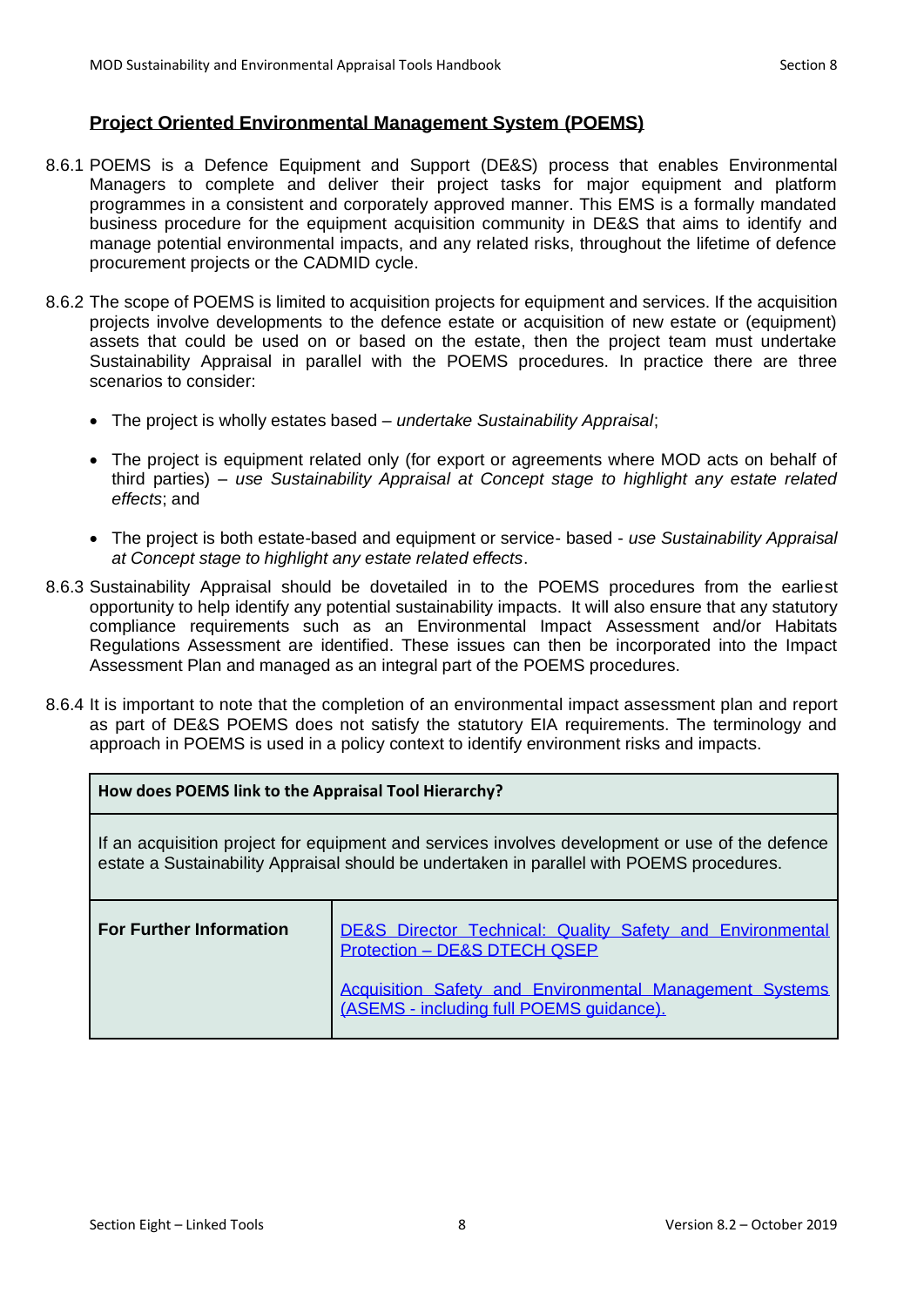#### <span id="page-8-0"></span>**Sustainability or Environmental Management Systems (SMS or EMS)**

- 8.7.1 S/EMS is a systematic approach to incorporating sustainability or environmental considerations into every business, running of a site or establishment. The system provides a framework for management of sustainability or environmental issues and for identifying impacts, tracking, evaluating and communicating performance. The S/EMS is usually developed at an establishment level and appropriate to the specific impacts, organisation, resources available at that site and its area of responsibility. Each SMS or EMS must control all significant impacts on the environment and may also consider socio-economic factors arising from activities and occupation of the estate.
	- 8.7.2 **It is a central government mandate that all Departments implement an EMS based or modelled on a recognised system.** Developing and maintaining management systems within MOD is an on-going process.

| How does S/EMS link to the Appraisal Tool Hierarchy?                                                                                                                                                                                                                                                                                    |                                                                                                           |  |  |  |  |  |  |
|-----------------------------------------------------------------------------------------------------------------------------------------------------------------------------------------------------------------------------------------------------------------------------------------------------------------------------------------|-----------------------------------------------------------------------------------------------------------|--|--|--|--|--|--|
| An S/EMS can be a useful data source when undertaking a Sustainability Appraisal. Mitigation<br>and monitoring measures that are identified by Sustainability Appraisal, other appraisal tools<br>(e.g. EIA) or specialist studies (e.g. management of effects of new training) should be<br>incorporated into the establishment S/EMS. |                                                                                                           |  |  |  |  |  |  |
| <b>For Further Information</b>                                                                                                                                                                                                                                                                                                          | JSP 850: Infrastructure and Estate Policy<br>JSP 815 - Defence, Health, Safety & Environmental Protection |  |  |  |  |  |  |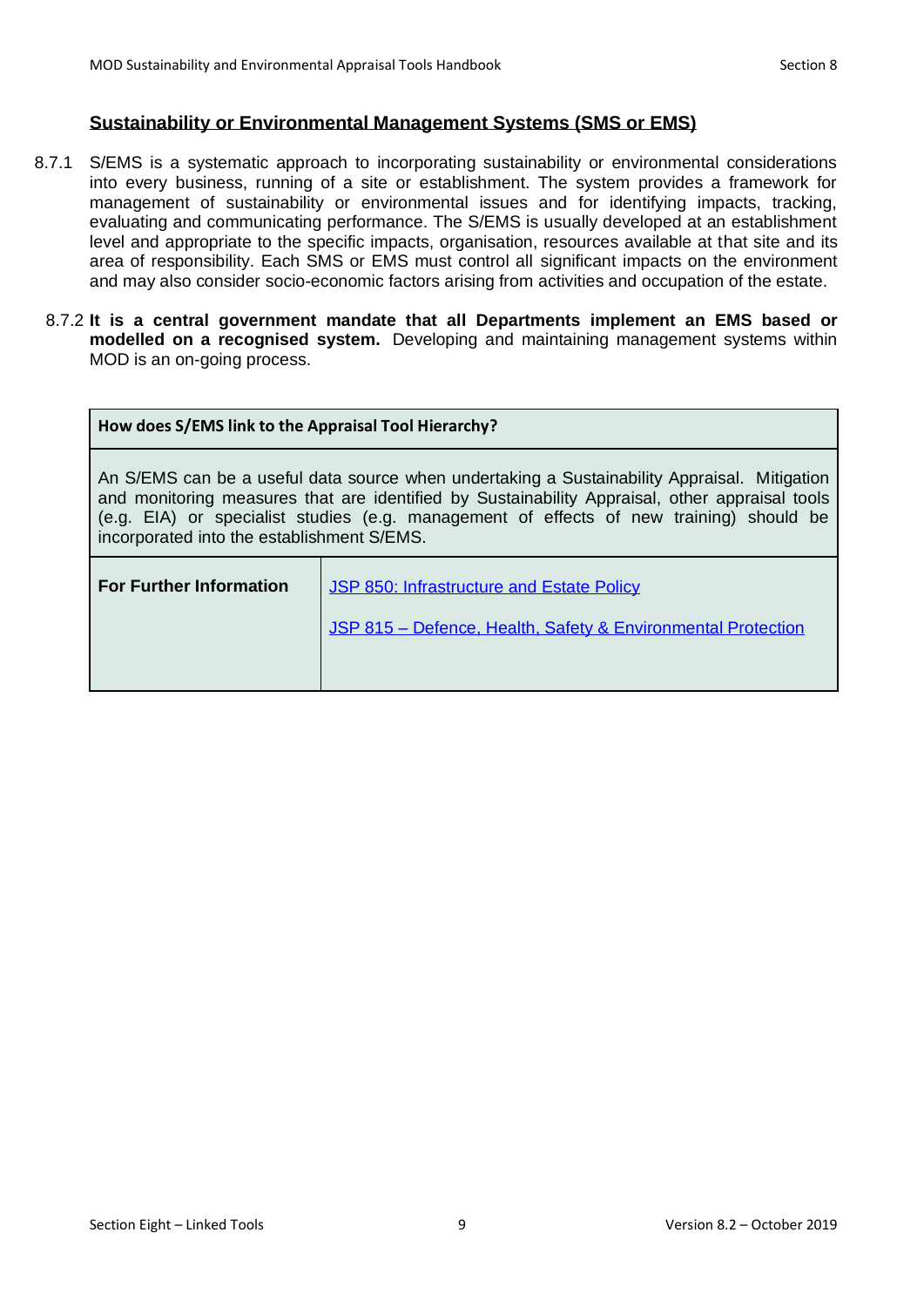#### <span id="page-9-0"></span>**Integrated Rural Management Plans (IRMPs)**

8.8.1 IRMPs are rurally focused environmental management systems and include a suite of Component Management Plans (CMPs) to address significant interests, such as biodiversity, cultural heritage, estate management, tenant farmers, access and recreation. A Military Requirement CMP guides the overarching land management for the establishment or training area. The management planning process creates a set of inter-linked plans that optimise the military training potential of training areas in a manner that is consistent, economic and includes environmental good practice, in consultation with a wide range of stakeholders. Developing and maintaining these management plans is an on-going process within the MOD.

#### **How does IRMP link to the Appraisal Tool Hierarchy?**

Mitigation and monitoring measures that are identified by Sustainability Appraisal or other appraisal tools such as Environmental Impact Assessment and the results of any specialist studies (e.g. management of effects of new training) should be incorporated into the relevant CMP within the IRMP.

| <b>For Further Information</b> | JSP 850: Infrastructure and Estate Policy |
|--------------------------------|-------------------------------------------|
|                                |                                           |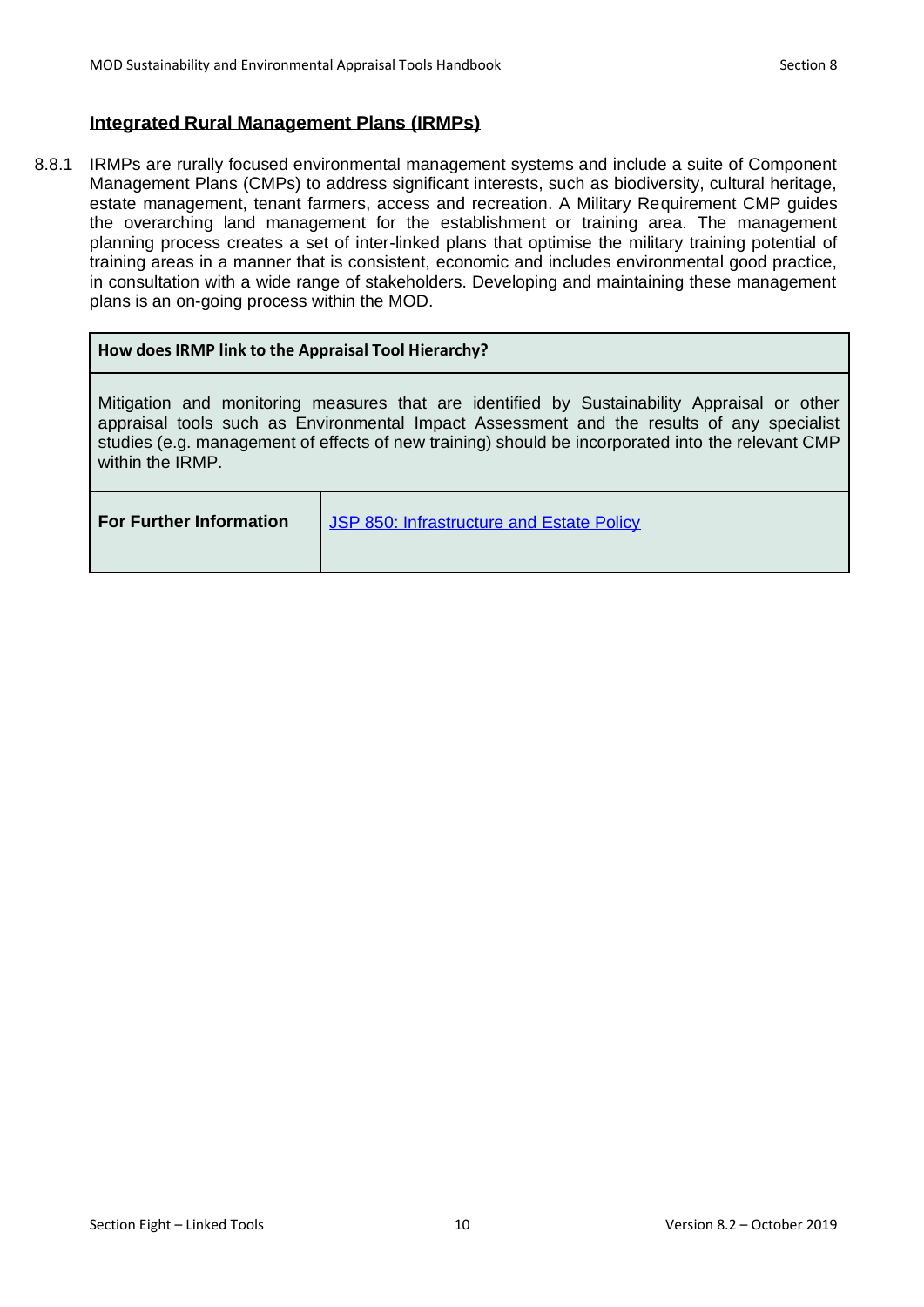#### <span id="page-10-0"></span>**Construction Environmental Management Plans (CEMP)**

- 8.9.1 A CEMP is a management plan that is developed for the duration of a construction phase, usually for large scale projects which have a range of environmental or social impacts. These impacts could include noise and vibration from heavy construction traffic, noise to the disturbance and potential damage to sensitive habitats, dust and dirt or visual intrusion created by the construction activity.
- 8.9.2 CEMPs provide the management framework needed for the planning and implementation of construction activities to minimise and mitigate the impacts of the activity. This will often be in accordance with commitments identified by the appraisal tools such as Sustainability Appraisal or Environmental Impact Assessment and any requirements of planning conditions or Section 106 legal agreements.
- 8.9.3 Its purpose is to reduce the risk of adverse impact of construction activities (e.g. noise, air emissions etc.) on sensitive environmental resources and to minimise disturbance to local residents. The CEMP should describe the checking, monitoring and audit processes that must be implemented to ensure works are being undertaken in accordance with these requirements, together with measures to ensure that appropriate corrective actions or mitigation measures are taken.
- 8.9.4 It should be developed at the 'Secure Contract Commitment/Implement Project' stage of the project process. When a building becomes operational, on-going environmental impacts should be captured by the establishment S/EMS. The Contractor for the project should produce a CEMP. It is the responsibility of the Project Manager to ensure this requirement is met.

| How does CEMP link to the Appraisal Tool Hierarchy?                                                                                                                       |                                           |  |  |  |  |  |
|---------------------------------------------------------------------------------------------------------------------------------------------------------------------------|-------------------------------------------|--|--|--|--|--|
| A Sustainability Appraisal helps inform the development of a CEMP and the identification of the<br>mitigation and monitoring measures related to construction activities. |                                           |  |  |  |  |  |
| <b>For Further Information</b>                                                                                                                                            | JSP 850: Infrastructure and Estate Policy |  |  |  |  |  |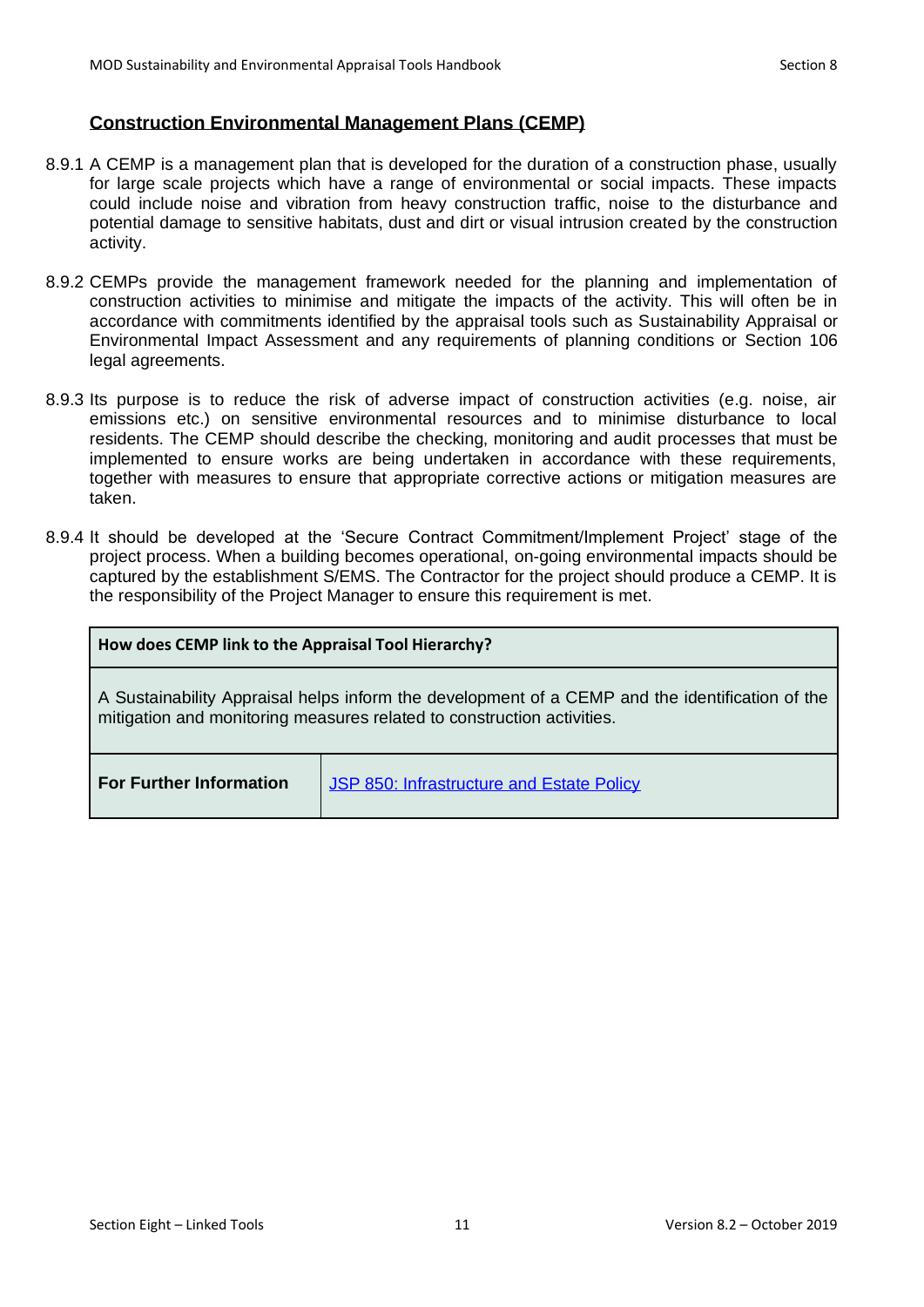### <span id="page-11-0"></span>**Maritime Environment and Sustainability Appraisal Tool (MESAT)**

8.10.1 The MESAT provides Naval planners with a structured process by which to consider the nonmilitary impacts of intended activities at sea. It offers guidance on the sort of issues that ought to be considered early in the planning process. These considerations are required by the SoS for Defence and often by legislation. MESAT is thus intended to assist planners in the normal course of their duties by providing, if required, links to additional information or advice on environmental and sustainability subjects. In this way it can help to identify at the earliest stages whether additional consultations, assessments or license applications are required for the proposed activity to go ahead, thus safeguarding the activity from 11<sup>th</sup> hour external interference or prohibition.

#### **How does MESAT link to the Appraisal Tool Hierarchy?**

MESAT is a specially modified version of a Sustainability Appraisal which is tailored to help identify and manage environmental and sustainability impacts related to MOD's maritime activities.

**For Further Information** [2011DIN06-33](http://defenceintranet.diif.r.mil.uk/libraries/corporate/DINS%20Archive/2011/2011DIN06-033.pdf)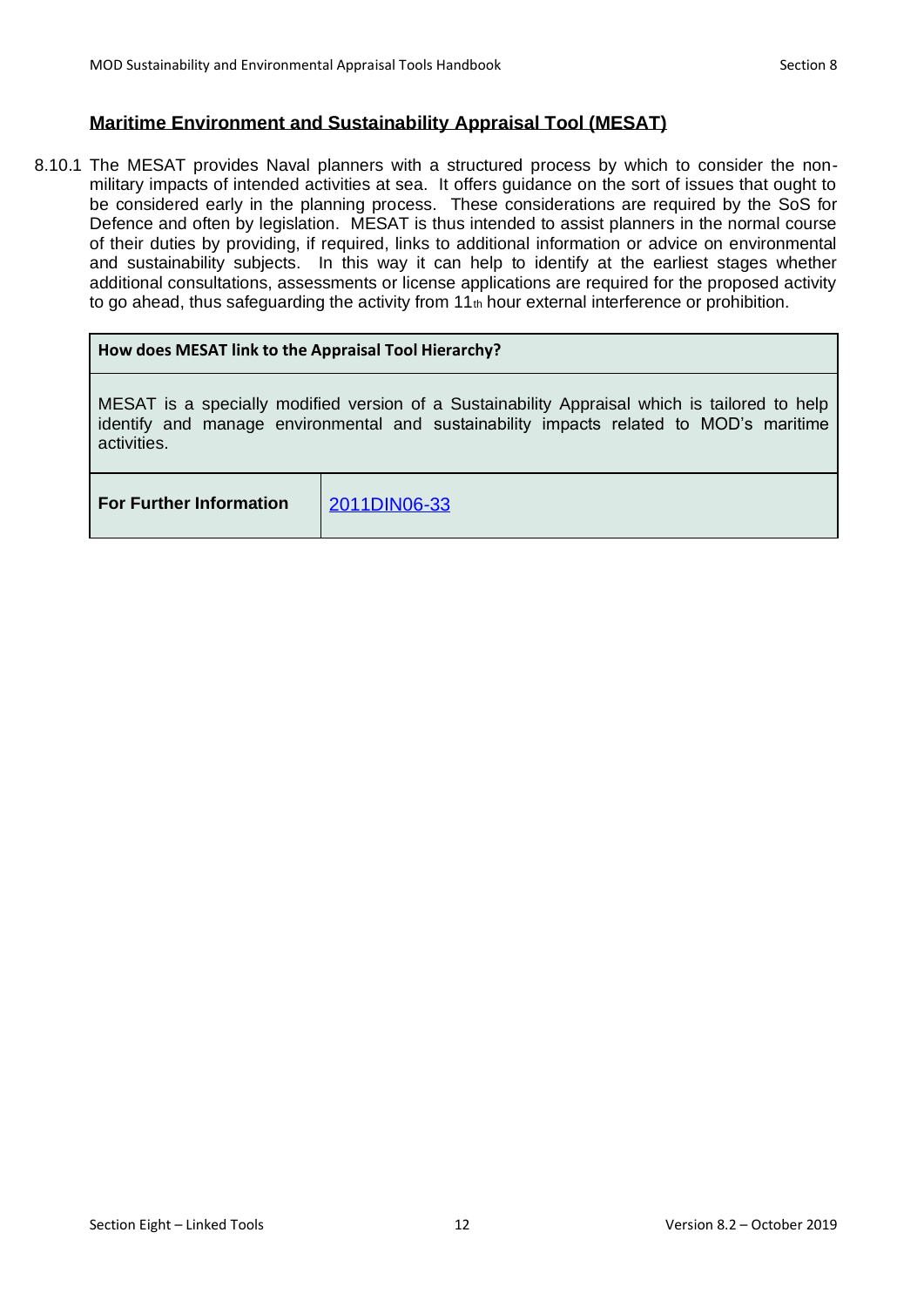## **Preliminary Ecological Appraisal (PEA) / Ecological Impact Assessment (EcIA)**

- 8.11.1 [Ecological](http://defenceintranetds.diiweb.r.mil.uk/sites/polestar/cs/DocumentLibrary/08/882_200901101%20-%20Section%205%20HRA%20Final%20-%20U.pdf) Impact Assessment (EcIA) is a catch-all phrase covering ecological surveys and assessments that may be required to secure statutory and policy compliance and permissions. It can relate to designated sites including SSSI Assent, protected species licenses and methods statements and, wider biodiversity and ecosystem services issues.
- 8.11.2 The Requirements / Project Manager (for projects) or Head of Establishment (for activities) is accountable for identifying the need for EcIA. DIO ecologists should be consulted for high risk projects especially those affecting designated sites, and they may facilitate engagement with contractors and specialist consultants. Contractors and consultants are usually responsible for undertaking detailed surveys and assessment and securing permissions, with the exception of HRA. Regulators may need to be consulted/ informed.
- 8.11.3 The requirement for EcIA should be identified through Sustainability Appraisal. For infrastructure projects, the scoping stage "Preliminary Ecological Appraisal" and any time-critical surveys may be undertaken as part of the Assessment Study; and if required further surveys and applications for statutory approvals are undertaken in the 'Develop the Preferred Option' phase. EcIA must be completed before Main Gate and before any applications for statutory approvals. For changes to military activities and land management, EcIA must be completed and permissions secured before proposals are implemented.
- 8.11.4 If no detailed species and habitat surveys or permissions are required EcIA screening and scoping may be completed at short notice. Many further species and habitat surveys are time-critical, requiring multiple visits, and restricted to certain times of year. Some mitigation measures are also time-critical. See Survey and Mitigation Timetables overleaf..
- 8.11.5 Any protected species licences can only be applied for after other permissions e.g. after Planning Permission / Marine Licence etc. are granted. Even if all required surveys and permissions are in place it can take a month or more to secure a licence

| How does EcIA link to the Appraisal Tool Hierarchy?                                                                                                                                                                              |                                                                  |  |  |  |  |  |
|----------------------------------------------------------------------------------------------------------------------------------------------------------------------------------------------------------------------------------|------------------------------------------------------------------|--|--|--|--|--|
| The need for EcIA is identified by Sustainability Appraisal. EcIA may form part of an HRA and/or<br>wider EIA and may be required to support any application for statutory permissions. It may also<br>inform DREAM Assessments. |                                                                  |  |  |  |  |  |
| <b>For Further Information</b>                                                                                                                                                                                                   | JSP 850: Infrastructure and Estate Policy<br><b>FolA Process</b> |  |  |  |  |  |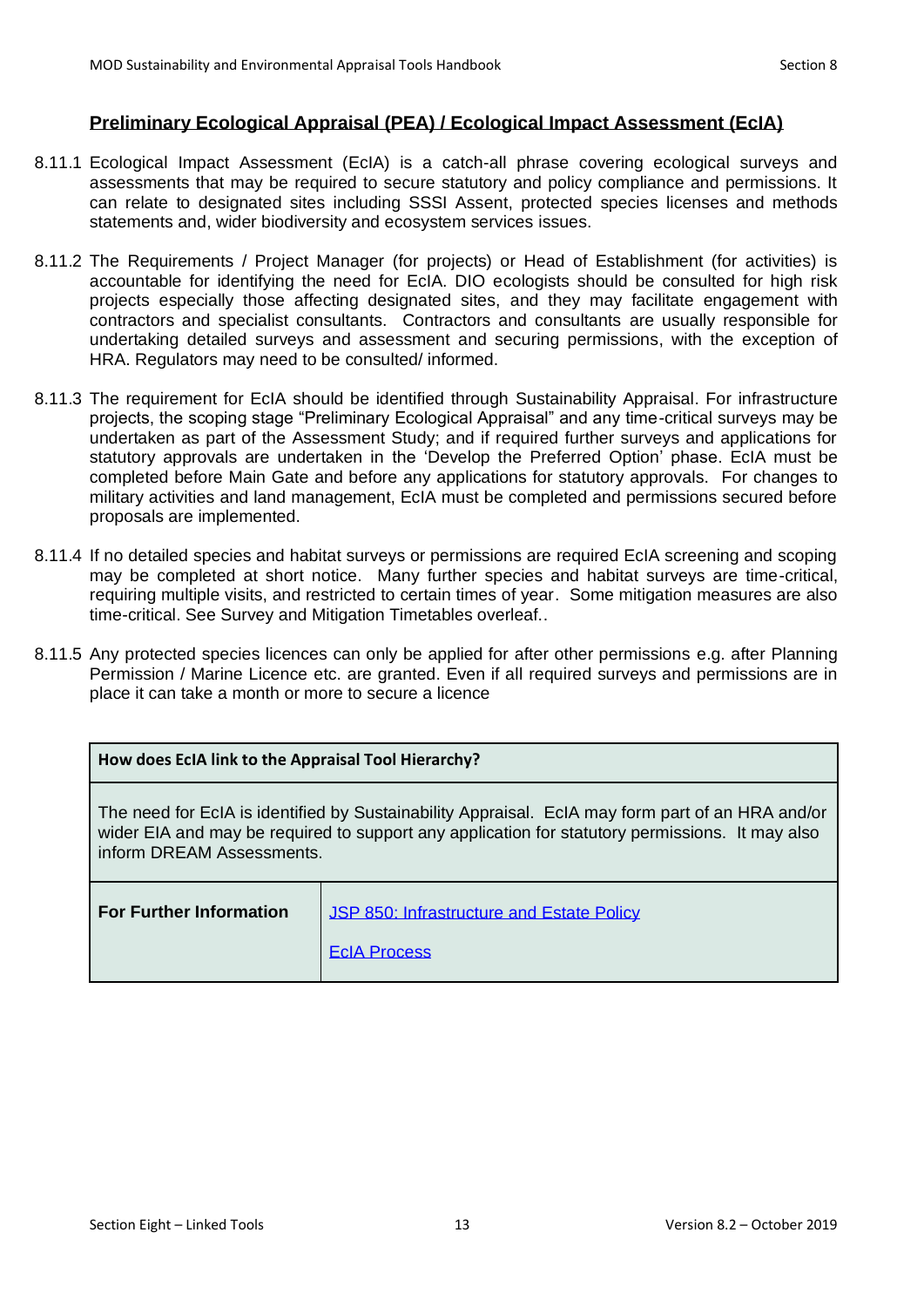|                                        | <b>Jan</b>                                                                 | Feb                                        | Mar                                                                                      | Apr                           | <b>May</b>                                                                                                                                                                                                                                                | Jun                                                                           | Jul                                                                                                    | Aug                                                                      | <b>Sept</b>                         | Oct                         | <b>Nov</b>                             | <b>Dec</b>            |  |
|----------------------------------------|----------------------------------------------------------------------------|--------------------------------------------|------------------------------------------------------------------------------------------|-------------------------------|-----------------------------------------------------------------------------------------------------------------------------------------------------------------------------------------------------------------------------------------------------------|-------------------------------------------------------------------------------|--------------------------------------------------------------------------------------------------------|--------------------------------------------------------------------------|-------------------------------------|-----------------------------|----------------------------------------|-----------------------|--|
| <b>Desk Study</b>                      | Desk study and record search possible at any time                          |                                            |                                                                                          |                               |                                                                                                                                                                                                                                                           |                                                                               |                                                                                                        |                                                                          |                                     |                             |                                        |                       |  |
|                                        |                                                                            | PHASE 1, Hedgerow, Heathland               |                                                                                          |                               |                                                                                                                                                                                                                                                           | PHASE 1, Hedgerow, Heathland                                                  |                                                                                                        |                                                                          |                                     | PHASE 1 Hedgerow, Heathland |                                        |                       |  |
| Habitats /<br>Vegetation               | <b>Woodland trees</b>                                                      |                                            |                                                                                          |                               | Woodland trees and ground flora                                                                                                                                                                                                                           |                                                                               |                                                                                                        | <b>Woodland trees</b>                                                    |                                     |                             |                                        |                       |  |
|                                        |                                                                            |                                            |                                                                                          |                               | <b>Grassland sub-optimal</b><br><b>Grassland optimal</b>                                                                                                                                                                                                  |                                                                               |                                                                                                        |                                                                          | <b>Grassland sub-optimal</b>        |                             |                                        |                       |  |
| <b>Badgers</b>                         | Limited<br>Sett/Bait<br><b>Bait Marking/Sett Surveys</b><br><b>Surveys</b> |                                            |                                                                                          |                               | <b>Limited Bait Marking And Sett Surveys</b>                                                                                                                                                                                                              |                                                                               |                                                                                                        |                                                                          | <b>Sett Surveys</b>                 |                             | Limited<br>Sett/Bait<br><b>Surveys</b> |                       |  |
| <b>Bats</b>                            | <b>Inspection Of Hibernation Roosts</b>                                    |                                            |                                                                                          | Limited<br>Activity           | Summer Roosts, Emergence Surveys And Activity Surveys (Internal<br>Inspections Of Roof Paces Possible Throughout April - Oct)                                                                                                                             |                                                                               |                                                                                                        | <b>Inspection Of Hibernation</b><br>Limited<br>Activity<br><b>Roosts</b> |                                     |                             |                                        |                       |  |
| <b>Birds</b>                           | <b>Winter Species</b><br><b>Species</b>                                    |                                            |                                                                                          | <b>Breeding Birds/Migrant</b> | <b>Breeding Birds</b><br><b>Low Activity</b>                                                                                                                                                                                                              |                                                                               |                                                                                                        |                                                                          | <b>Migrant Species</b>              |                             |                                        | <b>Winter Species</b> |  |
| <b>Dormice</b>                         | <b>Gnawed Hazel Nut Search</b>                                             |                                            |                                                                                          |                               | Nest Tube Survey From April To November. Gnawed Hazel Nut Search (Best Sept - Dec)                                                                                                                                                                        |                                                                               |                                                                                                        |                                                                          |                                     |                             |                                        |                       |  |
| <b>Great Crested</b><br><b>Newt</b>    | <b>Habitat Suitability</b><br>Assessment only                              |                                            |                                                                                          |                               | <b>Pond Surveys</b><br>Presence / absence survey requires 2 of 4 surveys in<br>Habitat and Larvae Survey.<br>peak period mid April to mid-May.<br>eDNA survey<br>Population estimates require 6 surveys Mar-Jun<br>eDNA survey to screen presence/absence |                                                                               |                                                                                                        |                                                                          | Habitat Suitability Assessment only |                             |                                        |                       |  |
| <b>Otters</b>                          | Limited by Vegetation Cover and Weather Conditions Rather Than Seasons     |                                            |                                                                                          |                               |                                                                                                                                                                                                                                                           |                                                                               |                                                                                                        |                                                                          |                                     |                             |                                        |                       |  |
| <b>Reptiles</b>                        | <b>Reptiles Hibernating</b><br>Peak Survey Months Are April And May        |                                            |                                                                                          |                               |                                                                                                                                                                                                                                                           | <b>Reduced Basking Time Lowers</b><br><b>Effectiveness Of Refugia Surveys</b> |                                                                                                        | Peak<br>Survey<br>Month                                                  | Limited<br><b>Activity</b>          | <b>Reptiles Hibernating</b> |                                        |                       |  |
| <b>Water Voles</b>                     | Limited<br>Activity                                                        | <b>Initial</b><br><b>Habitat</b><br>Survey | Habitat And Field Signs/Activity Surveys. May Be Limited By Vegetation Cover And Weather |                               |                                                                                                                                                                                                                                                           |                                                                               |                                                                                                        |                                                                          | Initial<br><b>Habitat</b><br>Survey | Limited<br>Activity         |                                        |                       |  |
| <b>White-Clawed</b><br><b>Crayfish</b> | <b>Habitat Suitability Assessment Only</b>                                 |                                            |                                                                                          |                               |                                                                                                                                                                                                                                                           |                                                                               | Manual Search, Torch Light Counts And<br><b>Habitat Suitability Assessment Only</b><br><b>Trapping</b> |                                                                          |                                     |                             |                                        |                       |  |

#### **INDICATIVE TIMETABLE FOR ECOLOGICAL SURVEYS (seek early specialist advice especially for sensitive sites/ complex projects)**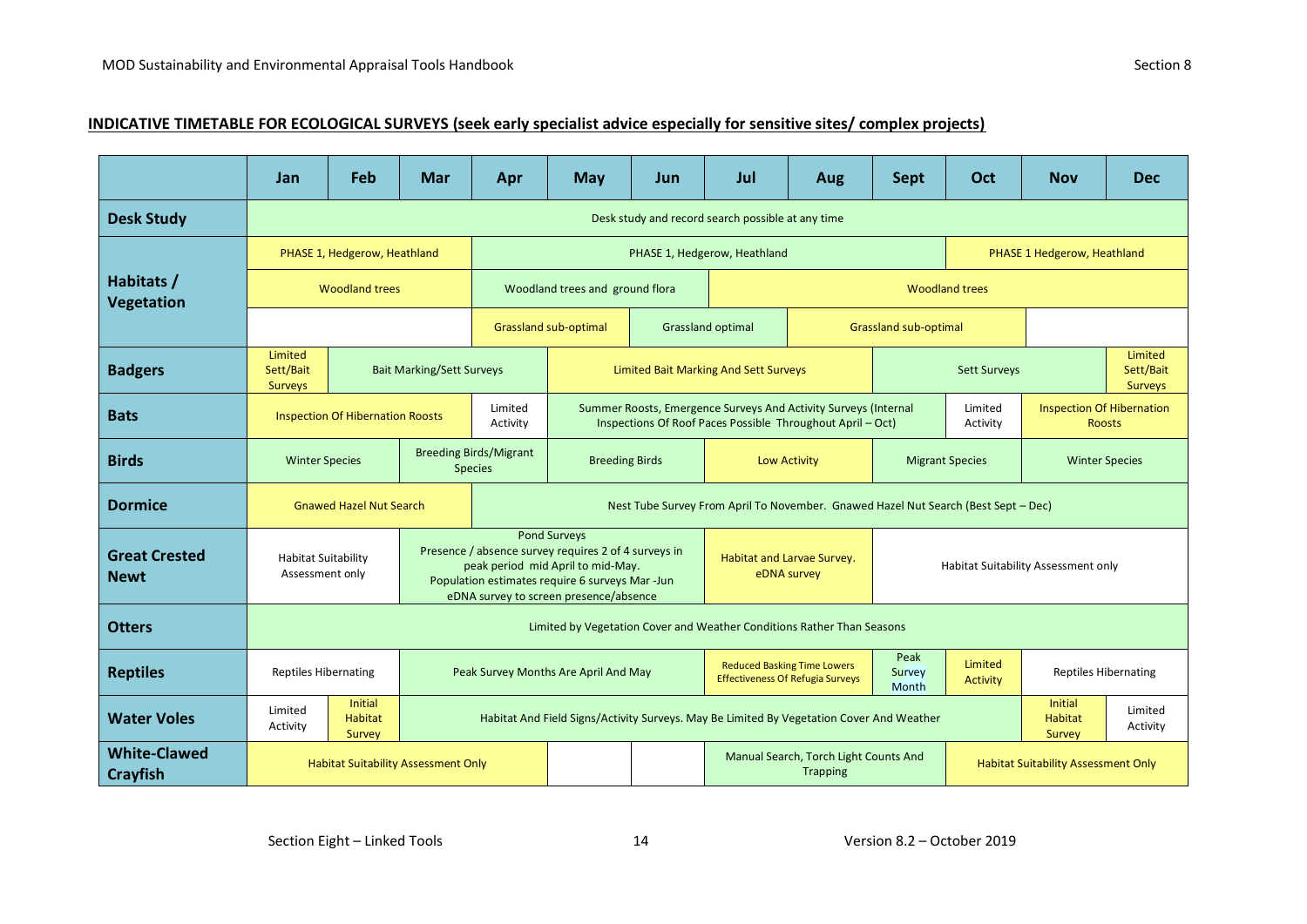#### **TIMETABLE FOR ECOLOGICAL MITIGATION ACTIVITY (seek early specialist advice especially for sensitive sites / complex projects)**

|                                | Jan                                                                                    | Feb | <b>Mar</b>                                  | Apr                                                                                                               | <b>May</b>                                                                                                               | Jun                                                      | Jul                                            | Aug                                                    | <b>Sept</b> | Oct                                  | <b>Nov</b> | <b>Dec</b> |
|--------------------------------|----------------------------------------------------------------------------------------|-----|---------------------------------------------|-------------------------------------------------------------------------------------------------------------------|--------------------------------------------------------------------------------------------------------------------------|----------------------------------------------------------|------------------------------------------------|--------------------------------------------------------|-------------|--------------------------------------|------------|------------|
| Habitat /<br><b>Vegetation</b> | Planting and<br>Translocation                                                          |     | Sub-optimal / not possible for many species |                                                                                                                   |                                                                                                                          |                                                          |                                                |                                                        |             | <b>Planting and Translocation</b>    |            |            |
| <b>Badgers</b>                 | Construction Of Artificial Setts Only (No Disturbance Of Existing Setts)               |     |                                             |                                                                                                                   |                                                                                                                          |                                                          |                                                | <b>Exclusion From Setts And Destruction</b><br>See Jan |             |                                      |            |            |
| <b>Bats</b>                    | <b>Hibernation And</b><br><b>Maternity Roost Works</b><br><b>Maternity Roost Works</b> |     |                                             |                                                                                                                   | <b>Hibernation Roost Works</b>                                                                                           |                                                          |                                                |                                                        |             | <b>Maternity Roost Works</b>         |            |            |
| <b>Birds</b>                   | <b>Clearance Works</b>                                                                 |     |                                             | Nesting Season (Avoid tree and scrub clearance works unless supported<br>by Ecological Clerk of Works)            |                                                                                                                          |                                                          |                                                | <b>Clearance Works</b>                                 |             |                                      |            |            |
| <b>Dormice</b>                 | No Clearance Works As Hibernating                                                      |     |                                             | Clearance, Translocation<br>No Clearance Works As May Separate<br><b>And Release</b><br><b>Females From Young</b> |                                                                                                                          |                                                          | <b>Clearance, Translocation And</b><br>Release |                                                        |             | No Clearance Works As<br>Hibernating |            |            |
| <b>Great Crested Newt</b>      | Pond Management only                                                                   |     |                                             | No breeding pond management                                                                                       | <b>Both Terrestrial and Aquatic Trapping Possible</b><br><b>Terrestrial Trapping Only</b><br>No breeding pond management |                                                          |                                                | Pond Management only                                   |             |                                      |            |            |
| <b>Otters</b>                  | No Seasonal Constraints, However Restrictions Are Likely During Breeding Season        |     |                                             |                                                                                                                   |                                                                                                                          |                                                          |                                                |                                                        |             |                                      |            |            |
| <b>Reptiles</b>                | <b>Clearance Of Scrub</b>                                                              |     |                                             |                                                                                                                   | <b>Capture And Translocation Programmes And Scrub</b><br><b>Weather Dependent</b><br>Clearance                           |                                                          |                                                | <b>Capture And</b><br>Translocation                    |             | <b>Clearance Of Scrub</b>            |            |            |
| <b>Water Voles</b>             | Avoid Works In Habitat                                                                 |     |                                             | <b>Trapping And Exclusion</b>                                                                                     | Avoid Works (Breeding Season)                                                                                            |                                                          | <b>Trapping And Exclusion</b>                  |                                                        |             | <b>Avoid Works In Habitat</b>        |            |            |
| Whiteclawed<br><b>Crayfish</b> | <b>Avoid Disturbance</b>                                                               |     |                                             |                                                                                                                   |                                                                                                                          | <b>Exclusions Undertaken</b><br><b>Avoid Disturbance</b> |                                                |                                                        |             |                                      |            |            |

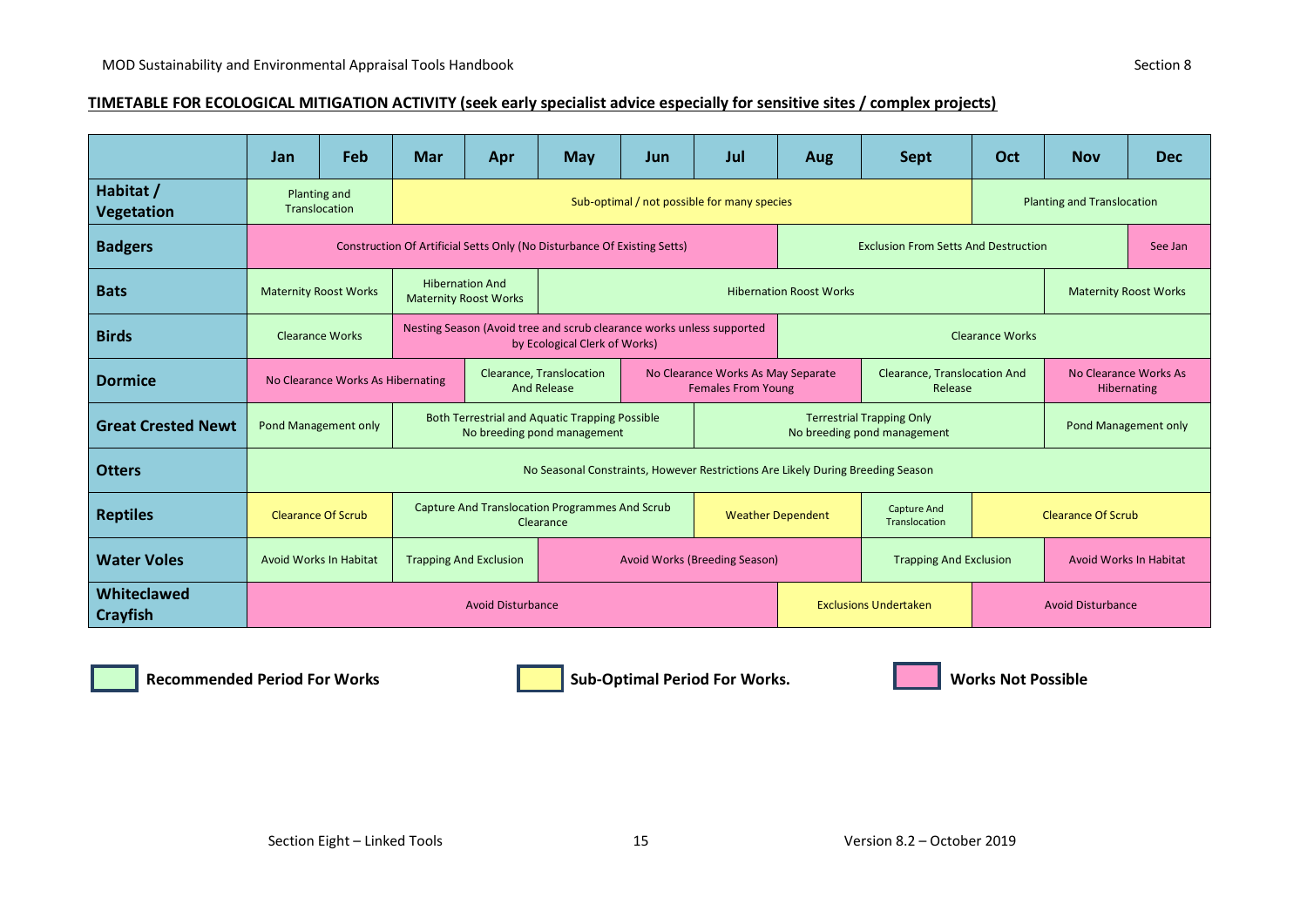## <span id="page-15-0"></span>**Heritage Impact Assessment**

- 8.12.1 A Heritage Impact Assessment should provide enough information to understand the impact of any proposals on the significance of any heritage asset affected.
- 8.12.2 The requirement for a Heritage Impact Assessment is given in Paragraph 128 of the National [Planning Policy Framework](http://planningguidance.communities.gov.uk/blog/policy/achieving-sustainable-development/delivering-sustainable-development/12-conserving-and-enhancing-the-historic-environment/) (NPPF).
- 8.12.3 The significance of the site needs to be clearly understood so that the potential impact (which may be beneficial impact) upon a heritage asset can be accurately assessed. Not only is such a study good conservation practice, but the information in the Heritage Impact Assessment can speed up applications, reduce costs and lead to better design.
- 8.12.4 The level of detail required should be appropriate and proportionate to the significance of the asset and the potential impact upon the asset.
- 8.12.5 Details should include (but are not necessarily limited to):
	- Stage 1 Collection of data
		- o Documents relating to the site, including historic documents
		- o Maps (and map regressions) of the site
		- o Photographs of the site, including historic photographs
	- Stage 2 Written description
		- $\circ$  Written description of the site description of the site and its setting
		- o Summary of the site's significance (including historical, archaeological or architectural)
	- Stage 3 Proposals and justification. Potential points for discussion include
		- o Could the requirements be met in a different way?
		- o Will the proposed works harm or change the significance of the site?
		- $\circ$  Could the works be mitigated in any way?

| How does a Heritage Impact Assessment link to the Appraisal Tool Hierarchy?                                                                                                                                                      |                                                                                              |  |  |
|----------------------------------------------------------------------------------------------------------------------------------------------------------------------------------------------------------------------------------|----------------------------------------------------------------------------------------------|--|--|
| The need for a Heritage Impact Assessment can be identified by a Sustainability Appraisal. It<br>may also inform DREAM Assessments. Heritage Impact Assessments are usually specialist in<br>nature and will need expert advice. |                                                                                              |  |  |
| <b>For Further Information</b>                                                                                                                                                                                                   | JSP 850: Infrastructure and Estate Policy<br>Senior Historic Building Advisor - 01980 674670 |  |  |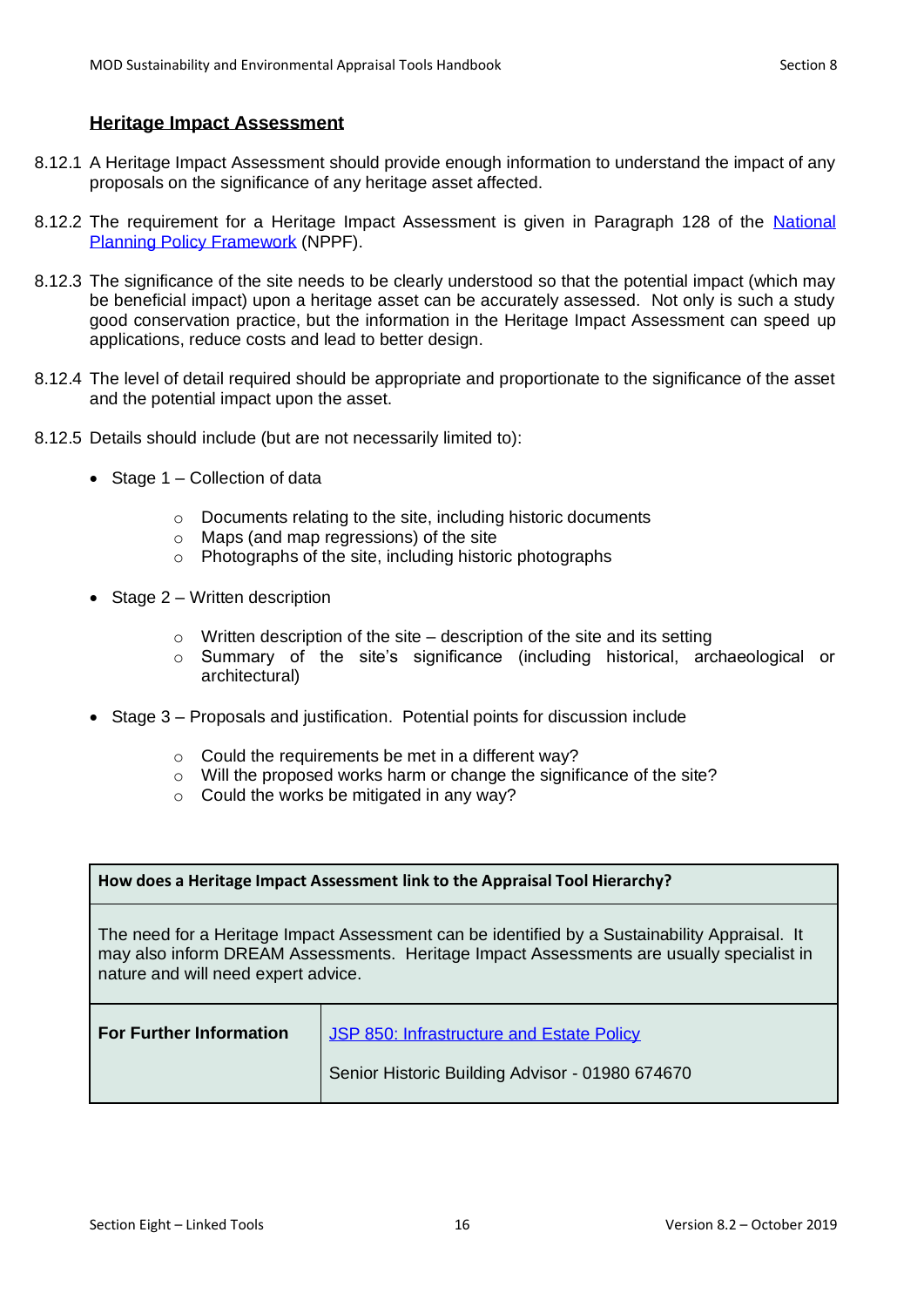### <span id="page-16-0"></span>**Flood Risk Assessment (FRA)**

- 8.13.1 Site specific flood risk assessments (FRA), which assess the risk of flooding to and from a development site, are a planning condition for all new development proposals within Flood Zones 2 and 3. When critical drainage problems exist; proposals of 1 hectare or greater in Flood Zone 1 and proposals where development or change of use to a more vulnerable class may be subject to other sources of flooding require FRA.
- 8.13.2 FRAs for MOD planning development proposals shall be compliant with each region planning conditions e.g. [National Planning Policy Framework](http://planningguidance.communities.gov.uk/blog/policy/achieving-sustainable-development/delivering-sustainable-development/10-meeting-the-challenge-of-climate-change-flooding-and-coastal-change/) (NPPF) in England and Wales and Scottish [Planning Policy](http://www.gov.scot/Publications/2004/02/18880/32953)
- 8.13.3 It is MOD policy that decisions involving site management, estate change and maintenance planning shall take account of present and future flood risk over the development's lifetime. Environment Agency climate change allowances (appropriate for English sites), UK Climate Projections scenarios, local and regional flood management policies, strategic flood risk assessments, and site Climate Impacts Risk Assessment (CIRAM) data, if available, shall be considered in FRAs.
- 8.13.4 It is also MOD policy that flood risk resilience shall be considered holistically rather than for individual infrastructure assets.

| How does FRA link to the Appraisal Tool Hierarchy?                                                                                                         |                                                                       |  |  |  |
|------------------------------------------------------------------------------------------------------------------------------------------------------------|-----------------------------------------------------------------------|--|--|--|
| The need for a FRA can be identified by a Sustainability Appraisal. It may also inform DREAM<br>Assessments. CIRAM may also inform the development of FRA. |                                                                       |  |  |  |
| <b>For Further Information</b>                                                                                                                             | JSP 850: Infrastructure and Estate Policy                             |  |  |  |
|                                                                                                                                                            | DIO Sustainable Development Support:<br>DIOSDEUS-SusDevSpt@mod.gov.uk |  |  |  |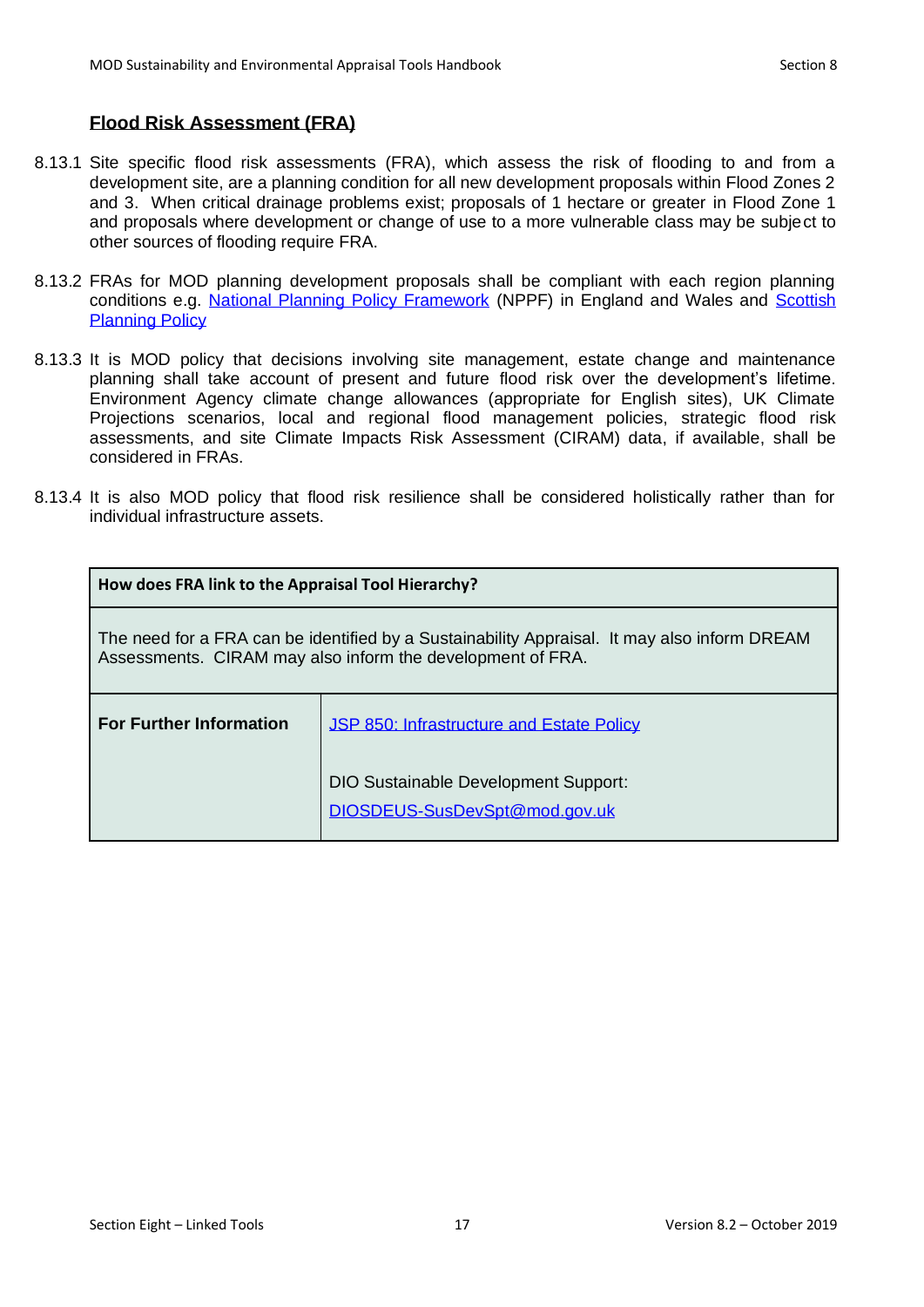## <span id="page-17-0"></span>**Land Quality Assessments (LQA)**

- 8.14.1 Land Quality Assessment (LQA) is the process used to quantify contaminated land risks and associated liability on the MOD Estate. The LQA process is used to determine whether the land 'is suitable for use' and ensure any unacceptable risks to human health and the wider environment are appropriately controlled and managed.
- 8.14.2 A LQA identifies potential sources of contamination and any sensitive receptors (including human health, controlled waters and ecology) along with potential migration pathways that link these potential contamination sources to receptors. This is known as the 'Conceptual Site Model'. A risk assessment is then undertaken evaluating the sensitivity of receptors, the severity of the consequences of the contamination-receptor linkage, and the likelihood of this linkage occurring. This is undertaken in accordance with the [MOD Land Quality Assessment Practitioner Guide 07/12](https://www.gov.uk/government/uploads/system/uploads/attachment_data/file/69771/PG07_12_LQAMG_v2_0.pdf) underpinned by [CLR 11](http://www.claire.co.uk/index.php?option=com_content&view=article&id=911&Itemid=357) (Model Procedure for the Management of Land Contamination).
- 8.14.3 A LQA is typically carried out in a phased approach where the outcomes of each assessment phase determine the requirement for subsequent phases. The phases broadly comprise:
	- Phase Zero A Preliminary Hazard Assessment
	- Phase One Desktop study and site walkover
	- Phase Two Intrusive investigation
	- Phase Three and Four Remediation and Options Appraisal
- 8.14.4 LQAs are carried out across the MOD estate as part of an on-going assessment programme; they are also undertaken on a reactive basis. LQAs are an essential element of the process to divest, develop, purchase or lease land as it allows the identification and quantification of risks and therefore develops a thorough understanding of the associated environmental liabilities.
- 8.14.5 The failure to adequately assess and manage land contamination on the estate has the potential to impact on defence activities and efficiency through reducing the availability of training areas, limiting development of the estate, reducing disposal receipts and diversion of funding to meet costly statutory clean-up/remediation.
- 8.14.6 The Environmental Liability Management team hold an electronic database of available LQA Reports. These should be referenced in Statements of Known Hazards and used by Contractors working on MOD land in order to assess known on-site hazards relating to land contamination.

| How does LQA link to the Appraisal Tool Hierarchy?                                                           |                                                                                |  |  |
|--------------------------------------------------------------------------------------------------------------|--------------------------------------------------------------------------------|--|--|
| The need for a FRA can be identified by a Sustainability Appraisal. It may also inform DREAM<br>Assessments. |                                                                                |  |  |
| <b>For Further Information</b>                                                                               | JSP 850: Infrastructure and Estate Policy                                      |  |  |
|                                                                                                              | <b>Environmental Liability Management</b><br>Ann-Marie.Deloughry966@mod.gov.uk |  |  |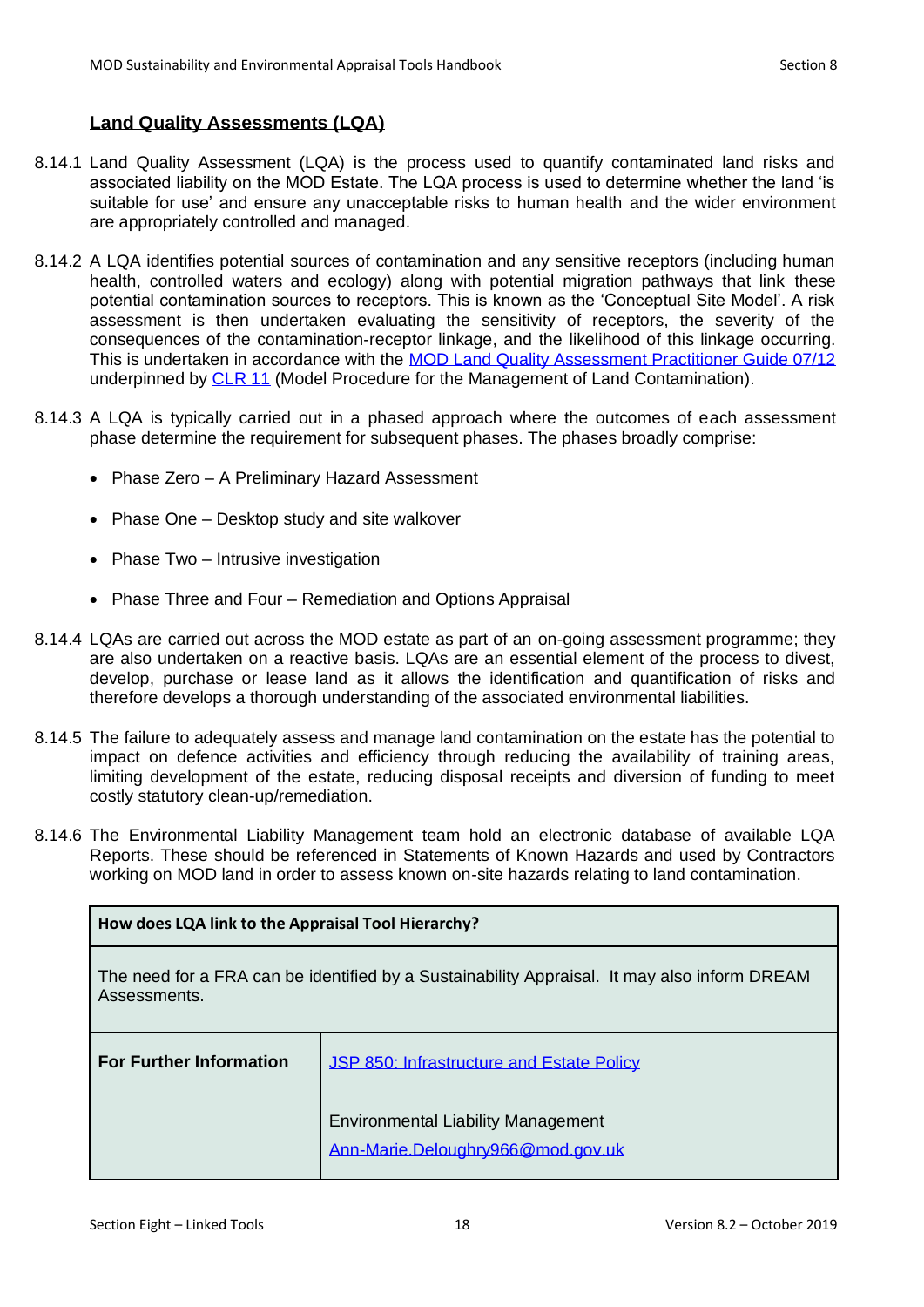#### <span id="page-18-0"></span>**Transport Assessments**

- 8.15.1 The [National Planning Policy Framework](http://planningguidance.communities.gov.uk/blog/guidance/travel-plans-transport-assessments-and-statements-in-decision-taking/) (NPPF) states that all development proposals that generate significant amounts of movement should be supported by a Transport Assessment (TA) or Transport Statement, (TS). TA's and TS's are usually produced by developers and are used by decision makers in the Planning process to determine whether the transport impacts of a proposed development are acceptable.
- 8.15.2 A TA is a comprehensive and systematic process that sets out transport issues relating to a proposed development. It identifies what measures will be taken to deal with the anticipated transport impacts of the scheme and to improve accessibility and safety for all modes of travel, particularly for alternatives to the car such as walking, cycling and public transport. The precise scope and detail of a TA will therefore vary depending on the site location and the scale and nature of the development
- 8.15.3 In some cases, the transport issues arising out of development proposals may not require a full TA to inform the process adequately and identify suitable mitigation. In these instances, it has become common practice to produce a simplified report in the form of a Transport Statement (TS).

| How do Transport Assessments link to the Appraisal Tool Hierarchy?                  |                                                                          |  |  |
|-------------------------------------------------------------------------------------|--------------------------------------------------------------------------|--|--|
| The need for Transport Assessments can be identified by a Sustainability Appraisal. |                                                                          |  |  |
| <b>For Further Information</b>                                                      | JSP 850: Infrastructure and Estate Policy<br>Mark.Limbrick247@mod.gov.uk |  |  |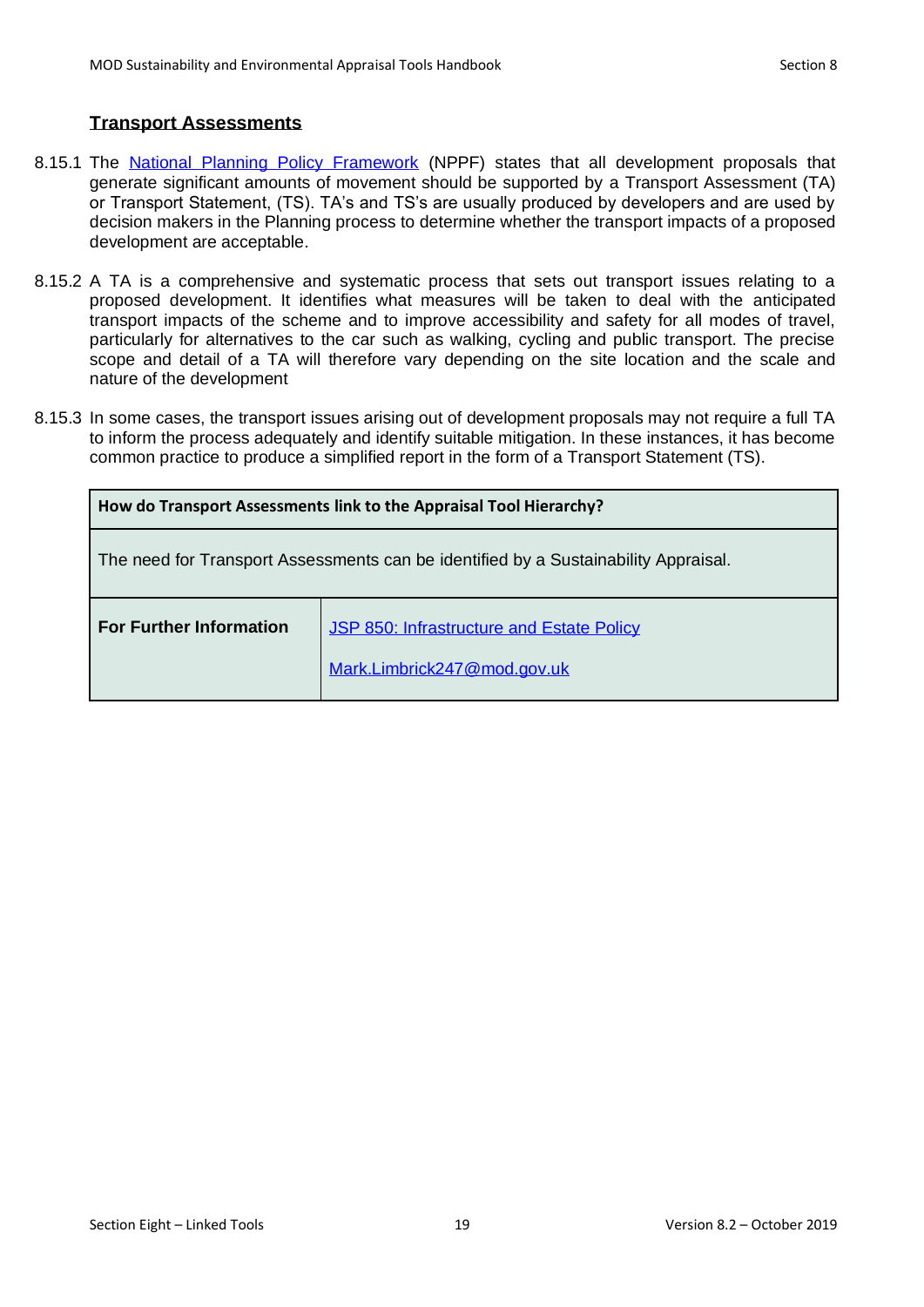#### <span id="page-19-0"></span>**Landscape & Visual Impact Assessments**

- 8.16.1 Landscape and visual impact assessment (LVIA) is often required as part of the statutory planning process to assess the effects of a proposed development on the landscape and to help locate and design a proposal so that negative visual impacts are avoided or reduced. It may be required either as part of an Environmental Impact Assessment or, more informally, as part of the assessment of a development proposal / planning application.
- 8.16.2 An LVIA is generally required for major schemes or those likely to have a significant visual effect within the landscape or on landscape character. Alternatively, an LVIA may be used to demonstrate that the landscape and visual effects of a development will not be harmful.

| How do Transport Assessments link to the Appraisal Tool Hierarchy?                                              |                                                                          |  |  |  |
|-----------------------------------------------------------------------------------------------------------------|--------------------------------------------------------------------------|--|--|--|
| The need for LVIA can be identified by a Sustainability Appraisal. A LVIA may be required as<br>part of an EIA. |                                                                          |  |  |  |
| <b>For Further Information</b>                                                                                  | JSP 850: Infrastructure and Estate Policy<br>Mark.Limbrick247@mod.gov.uk |  |  |  |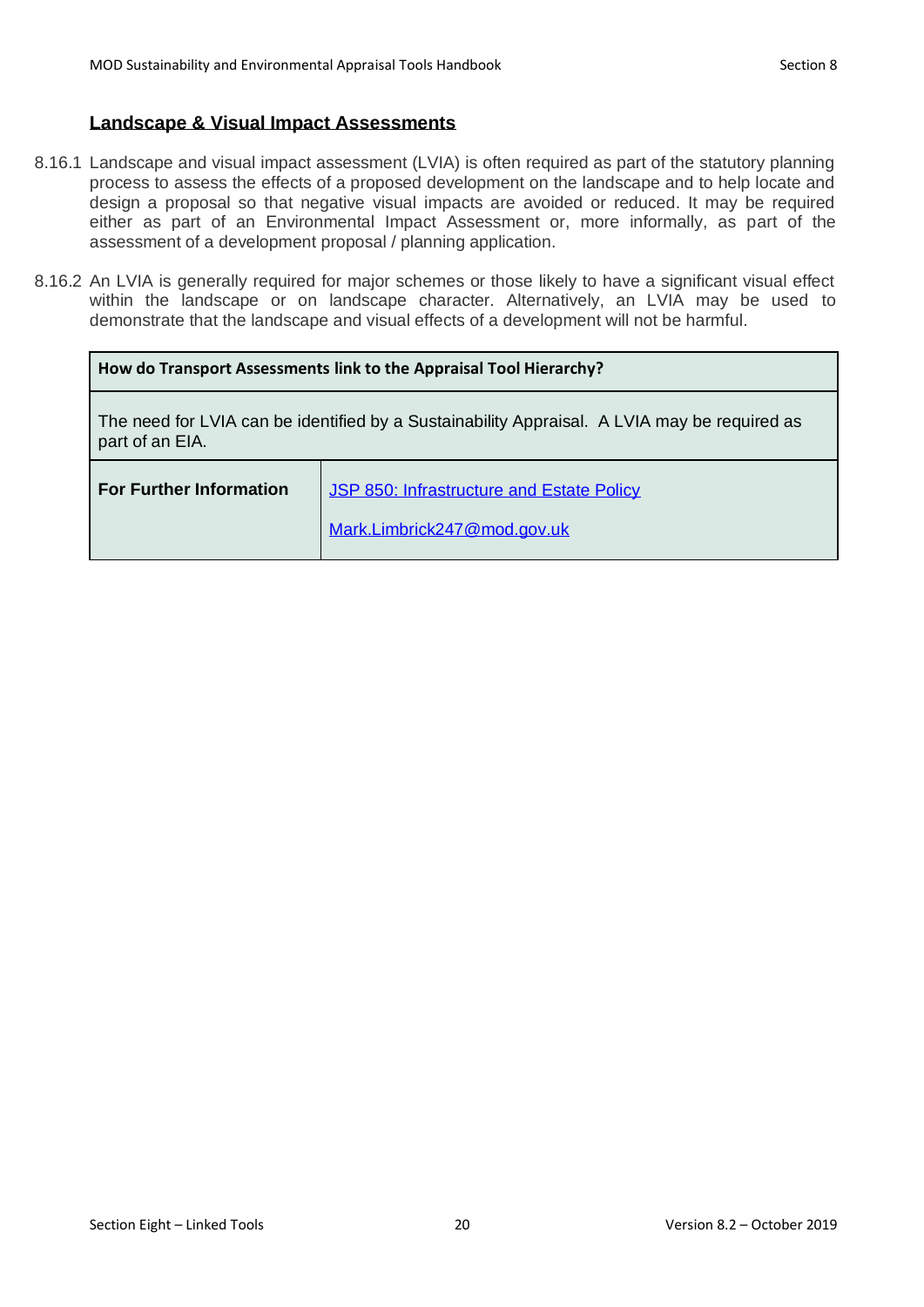### <span id="page-20-0"></span>**Air Quality Assessments**

- 8.17.1 Air Quality Assessments are used to predict concentrations of air pollutants at a given site. An Air Quality Assessment can predict whether or not it is likely that an air quality objective will be breached at a given location. The [National Air Quality Objectives](https://uk-air.defra.gov.uk/assets/documents/National_air_quality_objectives.pdf) have been set at a level to protect human health, at these concentrations some people particularly the elderly, the very young and those with pre-existing cardiovascular or pulmonary conditions may suffer adverse health effects.
- 8.17.2 An Air Quality Assessment considers background concentrations of the pollutants of concern and any sources of the pollutant, when considering a project it is typical to consider sources of emissions both during the construction and operational phases.
- 8.17.3 Assessments are carried out most commonly in the UK for nitrogen dioxide (NO2) and particulate matter (PM10) these are the two pollutants for which the most breaches of the objectives occur. Where local authorities identify breaches of the air quality objectives they are obligated to declare an Air Quality Management Area (AQMA). Once declared the local authority is then obligated to produce an Air Quality Action Plan (AQAP), which sets out measures to reduce pollutant concentrations within the AQMA.
- 8.17.4 Local authorities often have their own policies relating to the requirement for an Air Quality Assessment and some have produced Supplementary Planning Documents. In these documents it is often stated that the impact on air quality is likely to be particularly important:
	- Where the development is proposed inside, or adjacent to, an AQMA;
	- Where the development could in itself result in the designation of an AQMA; and
	- Where to grant planning permission would conflict with, or render unworkable, elements of a local authority's AQAP.
- 8.17.5 Representative sensitive receptor locations are identified in an Air Quality Assessment, these locations might include for example residential dwellings, schools, care homes or hospitals.
- 8.17.6 Modelling of the pollutant concentrations is carried out; a range of modelling software is available. Typically pollutants concentrations are predicted for the base (current) year, the development's opening year and a year in the future.
- 8.17.7 Areas of the Air Quality Assessment that should be agreed prior to it commencing include:
	- the description of baseline conditions;
	- the assessment methods to be adopted and any requirements around verification of modelling air quality;
	- sensitive locations:
	- the basis for assessing impact and determining the significance of an impact;
	- construction phase impact and/or acceptable mitigation measures.
- 8.17.8 Where exceedances of the air quality objectives are identified at a sensitive receptor location mitigation options can be considered. Such measures might include building accommodation blocks as far as possible from the road, increasing screening of accommodation from the road using trees and shrubs and keeping habitable rooms i.e. lounges and bedrooms away from the roadside of a new development.
- 8.17.9 When considering a new development there are a number of means of reducing the likely emissions associated with that development they include: consideration of public transport access, consideration of walking and cycling access and facilities, installing electric vehicle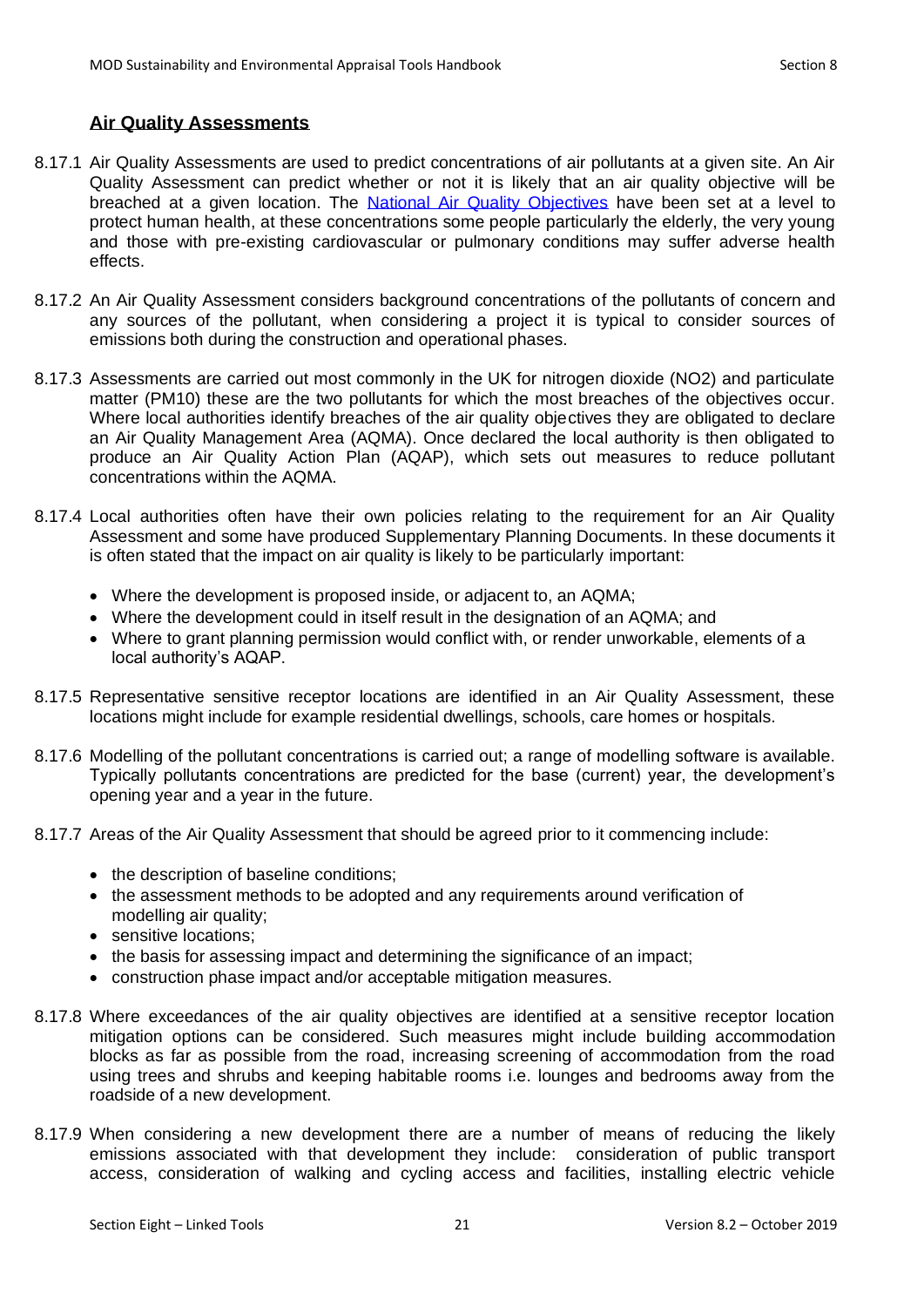charging points, implementing Travel Plans and implementation of dust suppression methods on construction sites. Where a development increases emissions in an existing AQMA the local authority is likely to resist it unless adequate mitigation measures can be implemented.

| How do Air Quality Assessments link to the Appraisal Tool Hierarchy?                  |                                                                              |  |  |
|---------------------------------------------------------------------------------------|------------------------------------------------------------------------------|--|--|
| The need for Air Quality Assessments can be identified by a Sustainability Appraisal. |                                                                              |  |  |
| <b>For Further Information</b>                                                        | JSP 850: Infrastructure and Estate Policy                                    |  |  |
|                                                                                       | <b>DIO Sustainable Development Support:</b><br>DIOSDEUS-SusDevSpt@mod.gov.uk |  |  |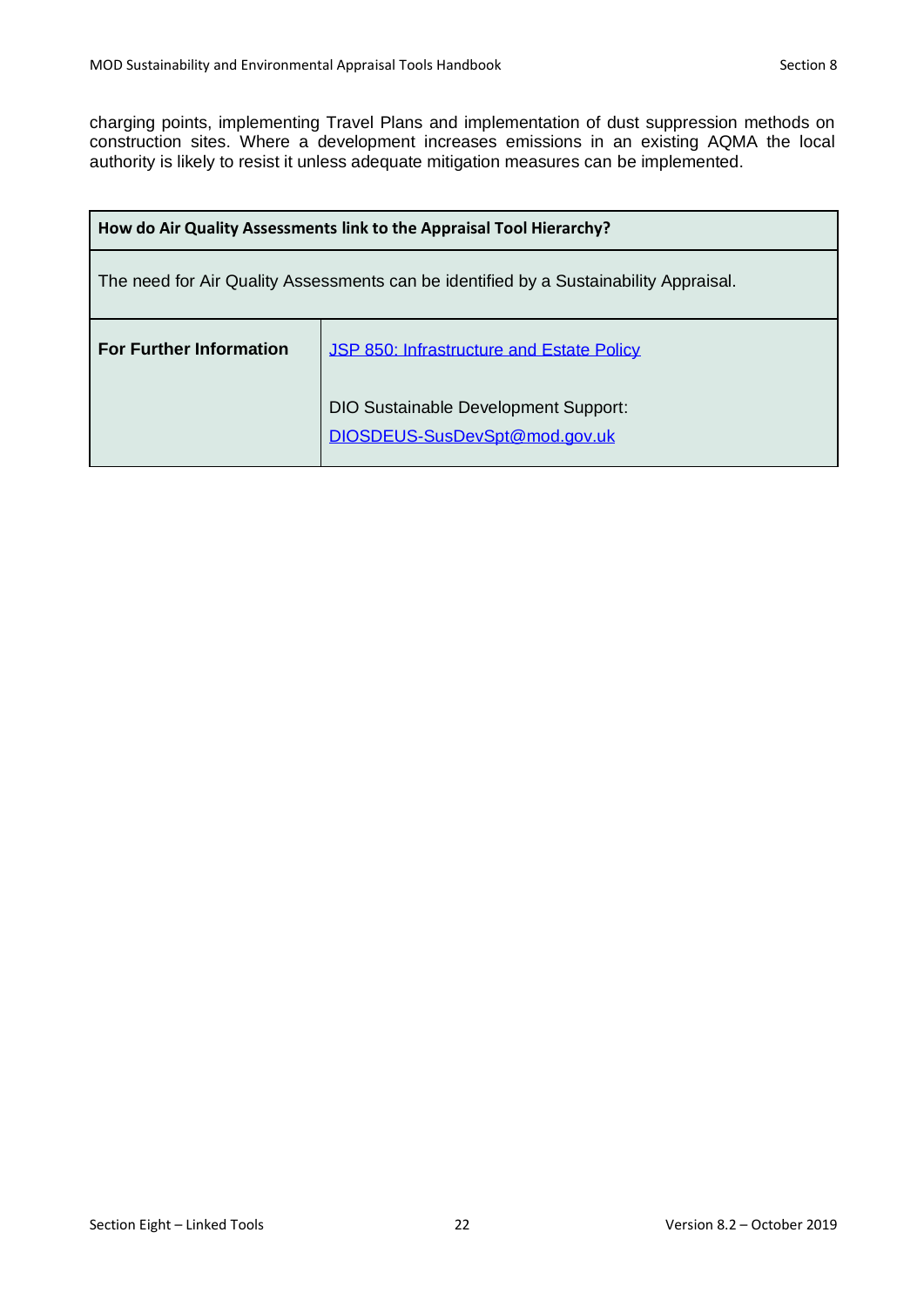## <span id="page-22-0"></span>**Forestry/ Arboricultural Impact Assessment (ForIA/ ArbIA)**

8.18.1 All plans and projects likely to have an impact on woodland or amenity trees shall be subject, to a Forestry/ Arboricultural Impact Assessment as part of the relevant environmental and sustainability appraisal. DIO Foresters should be consulted at the scoping/requirement stage to provide subject matter advice and assist in compliance and assurance. Forestry and Amenity tree management on the MOD estate will conform to Forestry Commission and arboricultural best practice, to include all relevant planning regulations, BS standards (BS 5837, Trees in Relation to Design, Demolition and Construction and BS 3998, Tree Work Recommendations) current industry guidelines (National Joint Utilities Group (NJUG) and the National Tree Safety Group (NTSG). All tree felling and operations expected to impact on trees shall be subject to pre-requisites and assurance checks including felling licence, suitable mitigation planting, planning consent, EIA, SA, and protected species licence.

| How do ForlA / ArbIA link to the Appraisal Tool Hierarchy?                                                                                                                                                    |                                                               |  |  |
|---------------------------------------------------------------------------------------------------------------------------------------------------------------------------------------------------------------|---------------------------------------------------------------|--|--|
| The need for ForlA / ArbIA can be identified by a Sustainability Appraisal. DIO Foresters need to<br>be approached at the scoping /requirements stage to assess any possible impact on trees and<br>woodland. |                                                               |  |  |
| <b>For Further Information</b>                                                                                                                                                                                | <b>JSP 850: Infrastructure and Estate Policy</b>              |  |  |
|                                                                                                                                                                                                               | <b>DIO Senior Forester:</b><br>Jeremy.Kalkowski941@mod.gov.uk |  |  |